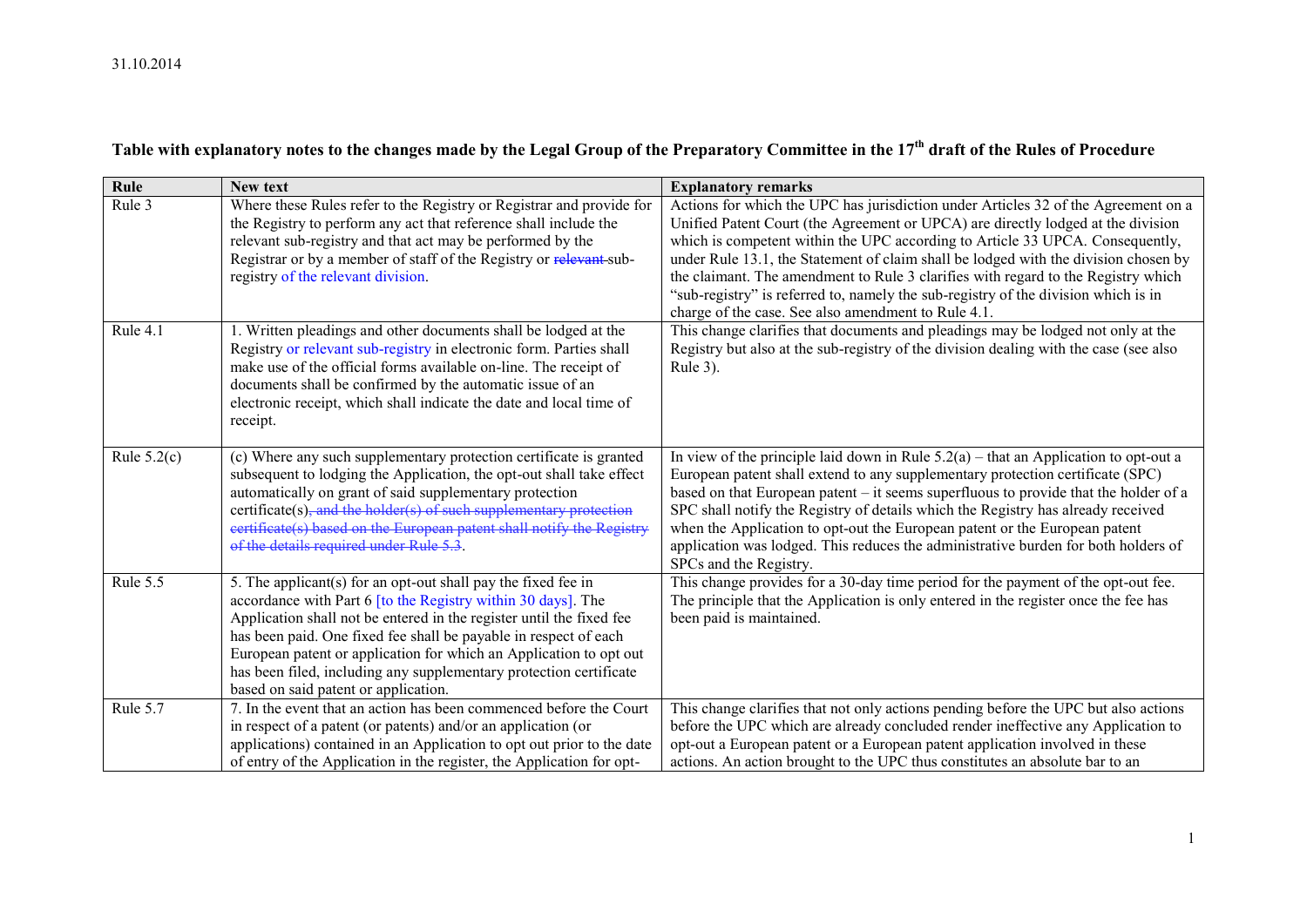| Rule      | New text                                                                                                                          | <b>Explanatory remarks</b>                                                                                                                                            |
|-----------|-----------------------------------------------------------------------------------------------------------------------------------|-----------------------------------------------------------------------------------------------------------------------------------------------------------------------|
|           | out shall be ineffective in respect of the patent (or patents) and/or                                                             | Application to opt-out. The risk that the UPC and national courts deal one after the                                                                                  |
|           | application (or applications) in question, <i>irrespective</i> of whether the                                                     | other with the same European patent – and reach diverging decisions – can thus be                                                                                     |
|           | action is pending or has been concluded.                                                                                          | reduced.                                                                                                                                                              |
| Rule 5.9  | 9. In the event that an action has been commenced before a court of                                                               | In the same vein as the change to Rule 5.7, this change clarifies that not only actions                                                                               |
|           | a Contracting Member State in respect of a patent or application                                                                  | pending before a national court but also actions before a national court which are                                                                                    |
|           | contained in an Application to withdraw the opt-out, prior to the                                                                 | already concluded render ineffective any Application to withdraw the opt-out of a                                                                                     |
|           | entry of the Application in the register, the Application to withdraw                                                             | European patent or a European patent application involved in these actions. This                                                                                      |
|           | the opt-out shall be ineffective in respect of the patent or                                                                      | change implies that any future action concerning that European patent or application                                                                                  |
|           | application in question, irrespective of whether the action is                                                                    | will be heard by a national court – and not by the $UPC$ – so that diverging                                                                                          |
|           | pending or has been concluded.                                                                                                    | interpretations will not occur.                                                                                                                                       |
| Rule 5.10 | 10. Where an application for a European patent subject to an opt-                                                                 | This change takes into account that the territorial scope of the first European patents                                                                               |
|           | out pursuant to this Rule proceeds to grant as a European patent                                                                  | with unitary effect will in all likelihood not cover all 25 Member States                                                                                             |
|           | with unitary effect, the proprietor or proprietors shall notify the                                                               | participating in enhanced cooperation (see Article 18(2), $2nd$ sub-paragraph,                                                                                        |
|           | Registry. The opt-out shall be deemed to have been withdrawn in                                                                   | Regulation 1257/2012/EU). For those participating Member States which will not                                                                                        |
|           | respect of the Contracting Member States covered by the European<br>patent with unitary effect and the Registrar shall as soon as | yet have ratified the UPC Agreement, a classical European patent may still be<br>obtained (in addition to a European patent with unitary effect covering those States |
|           | practicable enter the withdrawal in the register. No fee shall be                                                                 | which have ratified the UPC Agreement). The change to Rule 5.10, $2nd$ sentence,                                                                                      |
|           | payable pursuant to Rule 5.8.                                                                                                     | clarifies the effect of the opt-out of a European patent application if a European                                                                                    |
|           |                                                                                                                                   | patent with unitary effect not covering all participating Member States is obtained:                                                                                  |
|           |                                                                                                                                   | in such cases, the opt-out shall be deemed to be withdrawn only in respect of the                                                                                     |
|           |                                                                                                                                   | Contracting Member States covered by the European patent with unitary effect. In                                                                                      |
|           |                                                                                                                                   | participating Member States which have not ratified the UPCA, a European patent                                                                                       |
|           |                                                                                                                                   | may be validated and, if so, the opt-out shall be effective for that European patent.                                                                                 |
| Rule 5.13 | [13. An Application to opt out may be lodged with the European                                                                    | The change clarifies that the service of the European Patent Office (EPO) provided                                                                                    |
|           | Patent Office a After a date to be announced by the European Patent                                                               | for in Rule 5.13 is a service to applicants. In that sense, the EPO represents the                                                                                    |
|           | Office and before the coming into effect of the Agreement, the                                                                    | applicants and is not to be considered as a representative of the UPC.                                                                                                |
|           | European Patent Office may, as a service to applicants and under                                                                  |                                                                                                                                                                       |
|           | the terms specified by it, collect Applications to opt-out. The                                                                   |                                                                                                                                                                       |
|           | Application shall be accompanied by the fixed fee provided for in                                                                 |                                                                                                                                                                       |
|           | Rule 5.35 and shall otherwise comply with any instructions for                                                                    |                                                                                                                                                                       |
|           | lodging the Application issued by the European Patent Office. At the date of entry into force of the Agreement in accordance with |                                                                                                                                                                       |
|           |                                                                                                                                   |                                                                                                                                                                       |
|           | Article 5989 of the Agreement the European Patent Office                                                                          |                                                                                                                                                                       |
|           | will Where the European Patent Office, until the day of the date of                                                               |                                                                                                                                                                       |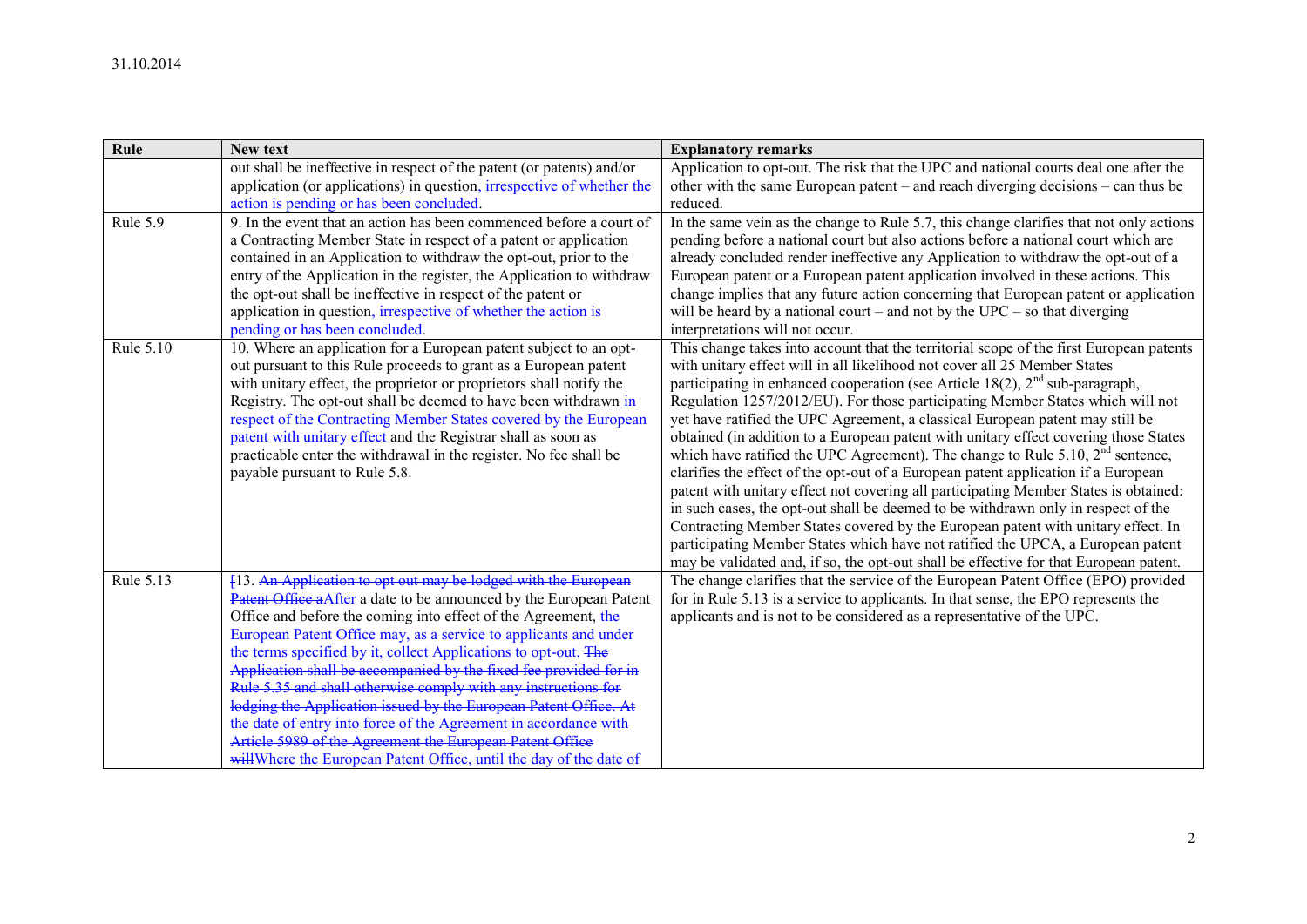| Rule      | New text                                                                                                                                                                                                                                                                                                                                                                                                                                                                                                                                                                                                                                                                                                                                                                                                                                                                                                      | <b>Explanatory remarks</b>                                                                                                                                                                                                                                                                                                                                                                                                                                                                                                                                                                                                                                                                                                                                                                                                                                                        |
|-----------|---------------------------------------------------------------------------------------------------------------------------------------------------------------------------------------------------------------------------------------------------------------------------------------------------------------------------------------------------------------------------------------------------------------------------------------------------------------------------------------------------------------------------------------------------------------------------------------------------------------------------------------------------------------------------------------------------------------------------------------------------------------------------------------------------------------------------------------------------------------------------------------------------------------|-----------------------------------------------------------------------------------------------------------------------------------------------------------------------------------------------------------------------------------------------------------------------------------------------------------------------------------------------------------------------------------------------------------------------------------------------------------------------------------------------------------------------------------------------------------------------------------------------------------------------------------------------------------------------------------------------------------------------------------------------------------------------------------------------------------------------------------------------------------------------------------|
|           | entry into force of the Agreement in accordance with Article 89 of<br>the Agreement, transfers to the Registrar details of all-such<br>Applications (and of any pending Applications) and all such fees to<br>the Registrar and. The Registrar shall enter the Applications<br>received on the register under the said date of entry into force of the<br>$Agreement.$ }                                                                                                                                                                                                                                                                                                                                                                                                                                                                                                                                      |                                                                                                                                                                                                                                                                                                                                                                                                                                                                                                                                                                                                                                                                                                                                                                                                                                                                                   |
| Rule 7.2  | 2. Where these Rules or the Court require a pleading or other<br>document to be translated it shall not be necessary to provide a<br>formal testament certification by the translator as to the accuracy of<br>such translation unless the accuracy is challenged by a party or such<br>testament certification is ordered by the Court or required by these<br>Rules.                                                                                                                                                                                                                                                                                                                                                                                                                                                                                                                                        | The term "testament" seems ambiguous and has been replaced by "certification".<br>Where a certification is ordered by the Court or required by the Rules of Procedure<br>(see e.g. Rule 118.8), the translator shall certify the translation as to its accuracy.                                                                                                                                                                                                                                                                                                                                                                                                                                                                                                                                                                                                                  |
| Rule 11.1 | 1. At any stage of the proceedings, if the Court is of the opinion<br>that the dispute is suitable for a settlement, it may propose that the<br>parties make use of the facilities of the Patent Mediation and<br>Arbitration Centre ("the Centre") in order to settle or to explore a<br>settlement of the dispute. In particular the judge-rapporteur shall<br>during the interim procedure, in particular at an interim conference<br>in accordance with Rule $104(d)$ , explore with the parties the<br>possibility of a settlement, including through mediation and/or<br>arbitration, using the facilities of the Centre. Parties who choose<br>mediation in an attempt to settle a dispute are subsequently not<br>prevented from initiating judicial proceedings before the Court in<br>relation to that dispute by the expiry of limitation or prescription<br>periods during the mediation process. | Rule 11.1 provides for the possibility for the Court to refer the parties to mediation<br>and to declare the settlement or award enforceable. Should the parties attempt to<br>settle, it is recognised in EU law that this should not have a negative impact on their<br>rights under any rules on limitation or prescription periods (see Article 8 of<br>Directive 2008/52/EC on certain aspects of mediation in civil and commercial<br>matters which provides that Member States (MS) shall "ensure that parties who<br>choose mediation in an attempt to settle a dispute are not subsequently prevented<br>from initiating judicial proceedings or arbitration in relation to that dispute by the<br>expiry of limitation or prescription periods during the mediation process"). The<br>addition of Rule 11.1, $3^{rd}$ sentence, ensures that such rights are respected. |
| Rule 11.2 | 2. Pursuant to Rule 365 the Court shall, if requested by the parties,<br>by decision confirm the terms of any settlement, or arbitral award<br>by consent (irrespective of whether it was reached using the<br>facilities of the Centre or otherwise), including a term which<br>obliges the patent owner to limit, surrender or agree to the<br>revocation of a patent or not to assert it against the other party                                                                                                                                                                                                                                                                                                                                                                                                                                                                                           | According to Article $35(2)$ , $2^{nd}$ sentence of the Agreement, Article 82 on<br>enforcement of decisions and orders shall apply mutatis mutandis to any settlement<br>reached through the use of the Patent Mediation and Arbitration Centre.<br>This change in Rule 11.2 clarifies the type of arbitral award that can be enforced as<br>settlement under Article 82 UPCA by specifying that the parties must have<br>consented to the arbitral award. The Court shall on request by the parties confirm                                                                                                                                                                                                                                                                                                                                                                     |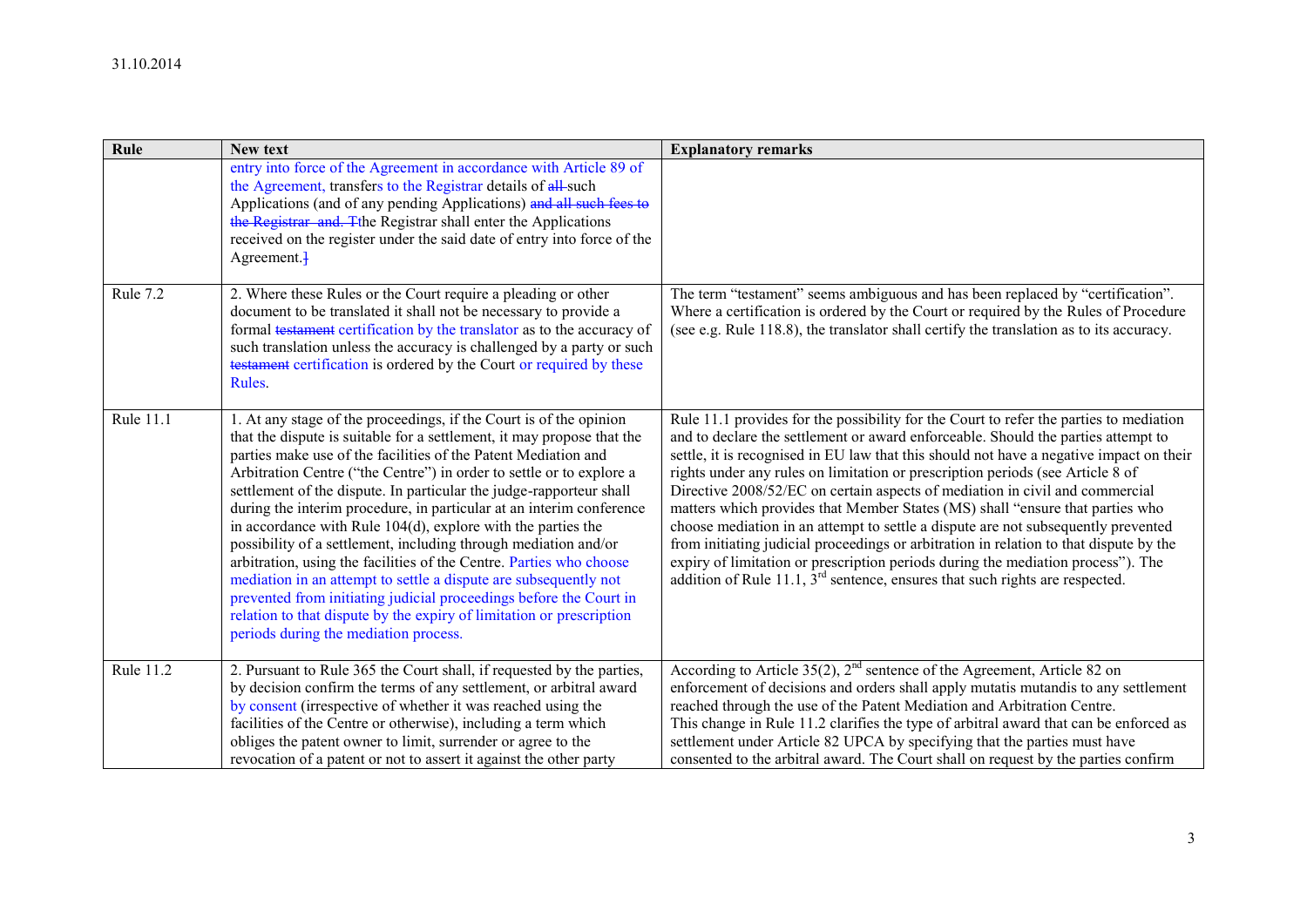| Rule               | New text                                                                                                                                                                                                                                                                                                                                                                                                                                                                               | <b>Explanatory remarks</b>                                                                                                                                                                                                                                                                                                                                                                                                                                                                                                                                                                                                                                                                                                                                                                                                                                                                                                                                                                                                                                                                                                                                                                                                                                                                                                                                                                                                                                                                                                                                                                                                                  |
|--------------------|----------------------------------------------------------------------------------------------------------------------------------------------------------------------------------------------------------------------------------------------------------------------------------------------------------------------------------------------------------------------------------------------------------------------------------------------------------------------------------------|---------------------------------------------------------------------------------------------------------------------------------------------------------------------------------------------------------------------------------------------------------------------------------------------------------------------------------------------------------------------------------------------------------------------------------------------------------------------------------------------------------------------------------------------------------------------------------------------------------------------------------------------------------------------------------------------------------------------------------------------------------------------------------------------------------------------------------------------------------------------------------------------------------------------------------------------------------------------------------------------------------------------------------------------------------------------------------------------------------------------------------------------------------------------------------------------------------------------------------------------------------------------------------------------------------------------------------------------------------------------------------------------------------------------------------------------------------------------------------------------------------------------------------------------------------------------------------------------------------------------------------------------|
|                    | and/or third parties. The parties may agree on costs to be awarded<br>or may request the Court to decide on costs to be awarded in<br>accordance with Rules 150 to 156 mutatis mutandis.                                                                                                                                                                                                                                                                                               | such an arbitral award. Other arbitral awards are enforced by way of the New York<br>Convention of 1958.                                                                                                                                                                                                                                                                                                                                                                                                                                                                                                                                                                                                                                                                                                                                                                                                                                                                                                                                                                                                                                                                                                                                                                                                                                                                                                                                                                                                                                                                                                                                    |
| Rule 14<br>Heading | Language of the Statement of claim Use of languages under<br>Article $49(1)$ and (2) of the Agreement                                                                                                                                                                                                                                                                                                                                                                                  | The heading reflects the scope of revised Rule 14.                                                                                                                                                                                                                                                                                                                                                                                                                                                                                                                                                                                                                                                                                                                                                                                                                                                                                                                                                                                                                                                                                                                                                                                                                                                                                                                                                                                                                                                                                                                                                                                          |
| Rule 14.1          | 1. Without prejudice to Articles 49(3) to (6) of the Agreement and<br>subject to Rule 14.2, Rule 271.7 and Rules 321 to 323, proceedings<br>shall be conducted:<br>(a) in the official language or one of the official languages<br>designated as language(s) of proceedings pursuant to Article $49(1)$<br>of the Agreement; or<br>(b) in a language designated as additional language of proceedings<br>by a Contracting Member State pursuant to Article 49(2) of the<br>Agreement. | Article 49 UPCA contains the regime on the language of proceedings for the Court<br>of First Instance:<br>- Article 49(1) UPCA provides that the language of proceedings shall be an official<br>EU language of the Contracting Member State hosting the relevant division or<br>designated by the Member States sharing a regional division;<br>- Article 49(2) UPCA allows a Contracting Member State to designate one or more<br>EPO additional language(s) ("notwithstanding") as language(s) of proceedings.<br>Rule 14 is addressing this specific situation where a Contracting Member State in<br>addition to the language of proceedings under Article 49(1) UPCA has designated<br>one or more EPO language(s) under Article 49(2) UPCA. Where use is made of<br>Article 49(2) UPCA, it remains unclear how the additional language is used in<br>proceedings. Rule 14 fills this gap left by the UPCA and determines under what<br>conditions the additional language can be used in the proceedings. Rule 14 needs to<br>take various elements into consideration which must be reconciled, in particular<br>- the interest of the plaintiff to make use of the additional language,<br>- the interest of the defendant, notably individuals and SME, to be sued in the<br>"home" language of the Member State of their residence or seat,<br>- the ability of the judges of the division in question to deal with the case in the<br>additional language.<br>Rule 14.1 distinguishes between the "official language" designated under Article<br>49(1) UPCA and the "additional language" designated under Article 49(2) UPCA. |
| Rule 14.2          | 2. Where a Contracting Member State hosts a local division or<br>participates in a regional division for which several languages have<br>been designated pursuant to Article 49(1) and/or Article 49(2) of<br>the Agreement:<br>(a) subject to paragraphs (b) $[$ and $(c)$ $],$ the claimant may choose as<br>the language of proceedings any of the language(s) designated                                                                                                           | Rule $14.2(a)$ contains the principle that the plaintiff may choose any of the<br>languages from among those designated under Article 49(1) and (2) UPCA.<br>However, this is, regarding the additional language, a privilege which cannot be<br>granted to one of the parties (the plaintiff) without limitations. The privilege is<br>limited by the exceptions in Rule $14.2(b)$ and $[c]$ .<br>Rule 14.2(b) contains the first exception to the claimant's privilege to choose: The                                                                                                                                                                                                                                                                                                                                                                                                                                                                                                                                                                                                                                                                                                                                                                                                                                                                                                                                                                                                                                                                                                                                                     |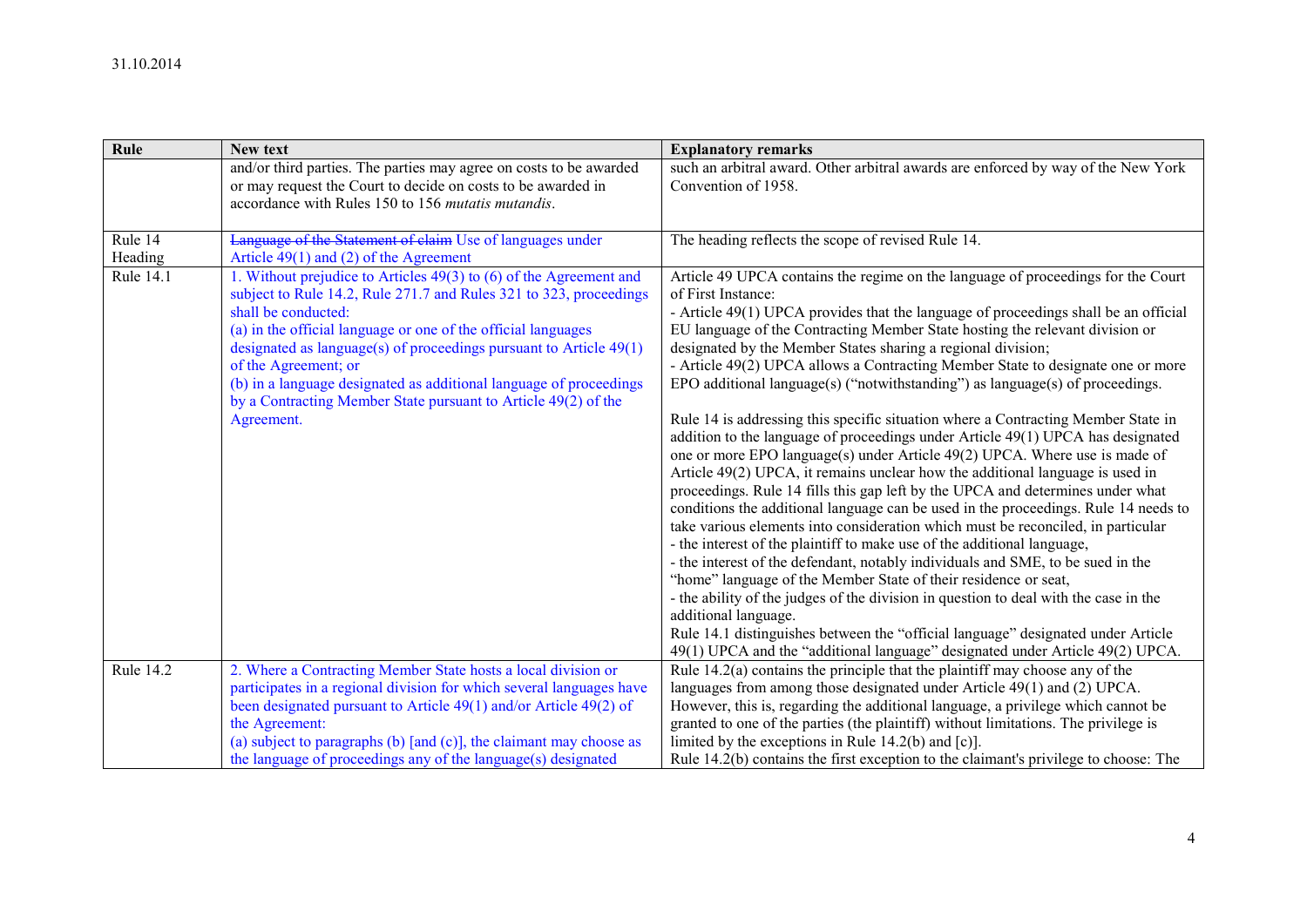| Rule             | New text                                                                                                                                                                                                                                                                                                                                                                                                                                                                                                                                                                                                                                                                                                                                                                                                                                                                                                                                                                                                                                                                                                                                                                                                                                                                                                                                                                                                                | <b>Explanatory remarks</b>                                                                                                                                                                                                                                                                                                                                                                                                                                                                                                                                                                                                                                                                                                                                                                                                                                                                                                                                                                                                                                                                                                                                                                                                                                                                                                                                                                                                                                                                                                                                                                                                                                                                                                                                                                                                                              |
|------------------|-------------------------------------------------------------------------------------------------------------------------------------------------------------------------------------------------------------------------------------------------------------------------------------------------------------------------------------------------------------------------------------------------------------------------------------------------------------------------------------------------------------------------------------------------------------------------------------------------------------------------------------------------------------------------------------------------------------------------------------------------------------------------------------------------------------------------------------------------------------------------------------------------------------------------------------------------------------------------------------------------------------------------------------------------------------------------------------------------------------------------------------------------------------------------------------------------------------------------------------------------------------------------------------------------------------------------------------------------------------------------------------------------------------------------|---------------------------------------------------------------------------------------------------------------------------------------------------------------------------------------------------------------------------------------------------------------------------------------------------------------------------------------------------------------------------------------------------------------------------------------------------------------------------------------------------------------------------------------------------------------------------------------------------------------------------------------------------------------------------------------------------------------------------------------------------------------------------------------------------------------------------------------------------------------------------------------------------------------------------------------------------------------------------------------------------------------------------------------------------------------------------------------------------------------------------------------------------------------------------------------------------------------------------------------------------------------------------------------------------------------------------------------------------------------------------------------------------------------------------------------------------------------------------------------------------------------------------------------------------------------------------------------------------------------------------------------------------------------------------------------------------------------------------------------------------------------------------------------------------------------------------------------------------------|
|                  | pursuant to Article 49(1) and/or Article 49(2);<br>(b) in proceedings before a local or regional division in a<br>Contracting Member State against a defendant who has his<br>domicile or principal place of business in that Contracting Member<br>State where the action could not be brought pursuant to<br>Article $33(1)(a)$ of the Agreement before any other local or regional<br>division, proceedings shall be conducted in the official language of<br>the Contracting Member State (Rule $14.1(a)$ ). Where a designation<br>by a Contracting Member State having several official regional<br>languages so indicates, proceedings shall be conducted in the<br>official language of the region in which the defendant has his<br>domicile or principal place of business. Where there are two or<br>more such defendants whose domicile or principle place of business<br>has different regional languages, the claimant may choose the<br>language from the regional languages in question.<br>$[(c)$ . Where a designation of an additional language under<br>Article 49 (2) for a regional division or for one or more local<br>division(s) hosted in a Member State so indicates, parties may use<br>the additional language:<br>(i) for a Preliminary objection [Rule 19] and/or<br>(ii) for written pleadings and other documents, including written<br>evidence [Rule 7], and/or for oral hearings]. | "small local operator"-clause which protects locally operating defendants. Where a<br>case could not be brought before any other local or regional division, <i>i.e.</i> where the<br>domicile / seat of the defendant and the infringement are both located in one<br>Member State only, the language of proceedings remains the "official language"<br>under Article 49(1) UPCA. These defendants should be ensured that they will only<br>be sued in the "home" language.<br>In addition, where a Member State having designated more than one language under<br>Article 49(1) UPCA as regional languages, that Member State may indicate that the<br>regional language of the domicile / seat of the defendant shall be used limiting the<br>use of the official languages under Article 49(1) UPCA and Rule 14.1(a).<br>Rule $14.2(c)$ in square brackets contains a proposal for a second exception to the<br>claimant's privilege to choose: The "English limited clause" which allows Member<br>States wishing to open up the proceedings in particular for the English language as<br>an additional language to do so in a reasonable manner taking into consideration the<br>protection of defendants domiciled in that Member State and the language abilities<br>of the judges of the division hosted in that Member State. Such a Member State may<br>include in its "designation" (Article 49(2) UPCA, Rule 14.1(b)) an "indication" ("so<br>indicates") to what extent it allows the additional language to be used. For reasons<br>of legal certainty the Member State may only indicate conditions from the closed<br>list contained in Rule $14.2(c)(i)$ and (ii). The additional language (English) may thus<br>be allowed:<br>(i) for a preliminary objection and/or<br>(ii) in the written procedure and/or for the oral hearings. |
|                  |                                                                                                                                                                                                                                                                                                                                                                                                                                                                                                                                                                                                                                                                                                                                                                                                                                                                                                                                                                                                                                                                                                                                                                                                                                                                                                                                                                                                                         | Where a Member State does not make any indications or withdraws indications<br>made under Rule $14.2(c)$ , the plaintiff may choose the additional language as<br>language of proceedings (Rule $14.2(a)$ ) with the effect that the entire proceedings<br>including the judgment will be in that language.                                                                                                                                                                                                                                                                                                                                                                                                                                                                                                                                                                                                                                                                                                                                                                                                                                                                                                                                                                                                                                                                                                                                                                                                                                                                                                                                                                                                                                                                                                                                             |
| <b>Rule 14.3</b> | 3. The Registrar shall maintain a list of languages communicated by                                                                                                                                                                                                                                                                                                                                                                                                                                                                                                                                                                                                                                                                                                                                                                                                                                                                                                                                                                                                                                                                                                                                                                                                                                                                                                                                                     | Rule 14.3 provides for transparency by entrusting the Registrar with the tasks of                                                                                                                                                                                                                                                                                                                                                                                                                                                                                                                                                                                                                                                                                                                                                                                                                                                                                                                                                                                                                                                                                                                                                                                                                                                                                                                                                                                                                                                                                                                                                                                                                                                                                                                                                                       |
|                  | Contracting Member States pursuant to Article 49(1) and                                                                                                                                                                                                                                                                                                                                                                                                                                                                                                                                                                                                                                                                                                                                                                                                                                                                                                                                                                                                                                                                                                                                                                                                                                                                                                                                                                 | keeping and publishing a list of languages designated under Article 49(1) and (2)                                                                                                                                                                                                                                                                                                                                                                                                                                                                                                                                                                                                                                                                                                                                                                                                                                                                                                                                                                                                                                                                                                                                                                                                                                                                                                                                                                                                                                                                                                                                                                                                                                                                                                                                                                       |
|                  | Article 49(2) as well as designations by Contracting Member States                                                                                                                                                                                                                                                                                                                                                                                                                                                                                                                                                                                                                                                                                                                                                                                                                                                                                                                                                                                                                                                                                                                                                                                                                                                                                                                                                      | UPCA as well as designations under Rule $14.2(b)$ [and (c)].                                                                                                                                                                                                                                                                                                                                                                                                                                                                                                                                                                                                                                                                                                                                                                                                                                                                                                                                                                                                                                                                                                                                                                                                                                                                                                                                                                                                                                                                                                                                                                                                                                                                                                                                                                                            |
|                  | made pursuant to Rule $14.2(b)$ [and (c)]. The list shall be made                                                                                                                                                                                                                                                                                                                                                                                                                                                                                                                                                                                                                                                                                                                                                                                                                                                                                                                                                                                                                                                                                                                                                                                                                                                                                                                                                       |                                                                                                                                                                                                                                                                                                                                                                                                                                                                                                                                                                                                                                                                                                                                                                                                                                                                                                                                                                                                                                                                                                                                                                                                                                                                                                                                                                                                                                                                                                                                                                                                                                                                                                                                                                                                                                                         |
|                  | publically available online.                                                                                                                                                                                                                                                                                                                                                                                                                                                                                                                                                                                                                                                                                                                                                                                                                                                                                                                                                                                                                                                                                                                                                                                                                                                                                                                                                                                            |                                                                                                                                                                                                                                                                                                                                                                                                                                                                                                                                                                                                                                                                                                                                                                                                                                                                                                                                                                                                                                                                                                                                                                                                                                                                                                                                                                                                                                                                                                                                                                                                                                                                                                                                                                                                                                                         |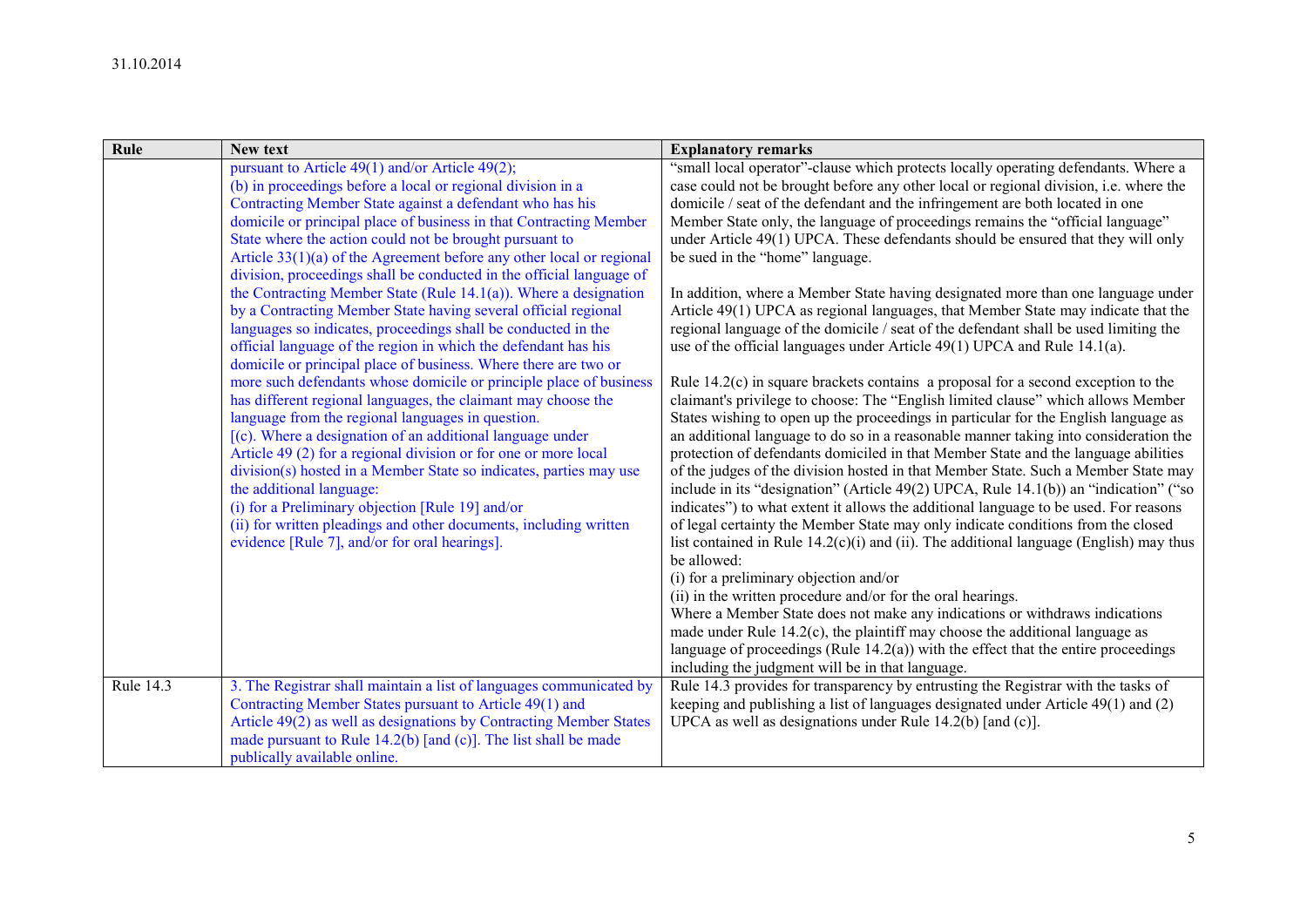| Rule               | New text                                                                                                                                                                                                                                                                                                                                                                                                                                                                                                                                                                                                                                                                                                                                                                                                                                                                                                                                                  | <b>Explanatory remarks</b>                                                                                                                                                                                                                                                                                                                                                                                                                                                                                                                                                                                                                                                             |
|--------------------|-----------------------------------------------------------------------------------------------------------------------------------------------------------------------------------------------------------------------------------------------------------------------------------------------------------------------------------------------------------------------------------------------------------------------------------------------------------------------------------------------------------------------------------------------------------------------------------------------------------------------------------------------------------------------------------------------------------------------------------------------------------------------------------------------------------------------------------------------------------------------------------------------------------------------------------------------------------|----------------------------------------------------------------------------------------------------------------------------------------------------------------------------------------------------------------------------------------------------------------------------------------------------------------------------------------------------------------------------------------------------------------------------------------------------------------------------------------------------------------------------------------------------------------------------------------------------------------------------------------------------------------------------------------|
| <b>Rule 14.4</b>   | 4. The Registrar shall return any pleading lodged in a language<br>other than the language of proceedings.                                                                                                                                                                                                                                                                                                                                                                                                                                                                                                                                                                                                                                                                                                                                                                                                                                                | Where pleadings are not lodged in the language of proceedings allowed under Rule<br>14.1, the pleadings are returned by the Registrar.                                                                                                                                                                                                                                                                                                                                                                                                                                                                                                                                                 |
| Rule 17<br>Heading | Recording in the register and assignment (Court of First Instance,<br>infringement action)                                                                                                                                                                                                                                                                                                                                                                                                                                                                                                                                                                                                                                                                                                                                                                                                                                                                | The change to the heading clarifies that Rule 17 also deals with the assignment of<br>infringement actions to panels (Rule 17.2).                                                                                                                                                                                                                                                                                                                                                                                                                                                                                                                                                      |
| <b>Rule 17.2</b>   | 2. The presiding judge of the division action shall be assigned the<br>action to a panel of a division according to Rule 345.3. Where<br>requested by the parties the action shall be assigned to a single<br>judge in accordance with Rule 345.6.                                                                                                                                                                                                                                                                                                                                                                                                                                                                                                                                                                                                                                                                                                        | The assignment of actions to the panels of a division is according to Article $19(1)$<br>UPCA, Rule 345.3, the duty of the Registrar following an action distribution<br>scheme, which ensures assignment of the cases to panels in an objective pre-<br>determined order. Rule 17.2 is brought into line with this approach.<br>Assignment to a single judge (on request by both parties) is also provided for (see<br>Article 8(7) UPCA and Rule 345.6).                                                                                                                                                                                                                             |
| <b>Rule 19.3</b>   | 3. The Preliminary objection shall be drawn up:<br>(a) in the language pursuant to Rule 14 of the proceedings [Rule<br>$\frac{14.2}{3}$ ; or<br>$(6)$ in one of the official languages of the European Patent Office.                                                                                                                                                                                                                                                                                                                                                                                                                                                                                                                                                                                                                                                                                                                                     | Square brackets have been inserted in Rule 19.3(b) as it seems difficult to justify the<br>use of an EPO language which is not a language of proceedings under Article 49(1)<br>or (2) UPCA. Still, the desire to simplify the language regime at the preliminary<br>objection stage seems justified, and if they so wish, Member States could allow the<br>use of an additional EPO language designated under Article 49(2) UPCA (see<br>Rule $14.2(c)(i)$ ).                                                                                                                                                                                                                         |
| Rule $30.1(a)$     | 1. The Defence to the Counterclaim for revocation may include an<br>*Application by the proprietor of the patent to amend the patent<br>which shall contain:<br>(a) the proposed amendments of the claims of the patent concerned<br>and/or specification, including where applicable and appropriate<br>one or more alternative sets of claims (auxiliary requests), in the<br>language in which the patent was granted; where the language of<br>the proceedings [Rule 14.3] is not the language in which the patent<br>was granted, the proprietor shall lodge a translation of the proposed<br>amendments in the language of the proceedings, and where the<br>patent is a European patent with unitary effect in the language of<br>the defendant's domicile in a Contracting Member State of the EU<br>or of the place of the alleged infringement or threatened<br>infringement in a Contracting Member State if so requested by the<br>defendant; | The change to Rule 30.1(a) ensures compliance with Article 4 of Regulation (EU)<br>1260/2012 on the translation arrangements for the European patent with unitary<br>effect: Where an amendment of the claims of a European patent with unitary effect<br>is sought by a claimant (patent proprietor) in an infringement action, the claimant<br>must at the request of the defendant file a translation of the proposed amendments<br>in the language of the defendant's domicile in "a Member State of the EU" (i.e.<br>including where applicable also the languages of countries which do not participate<br>in enhanced cooperation) or of the place of the alleged infringement. |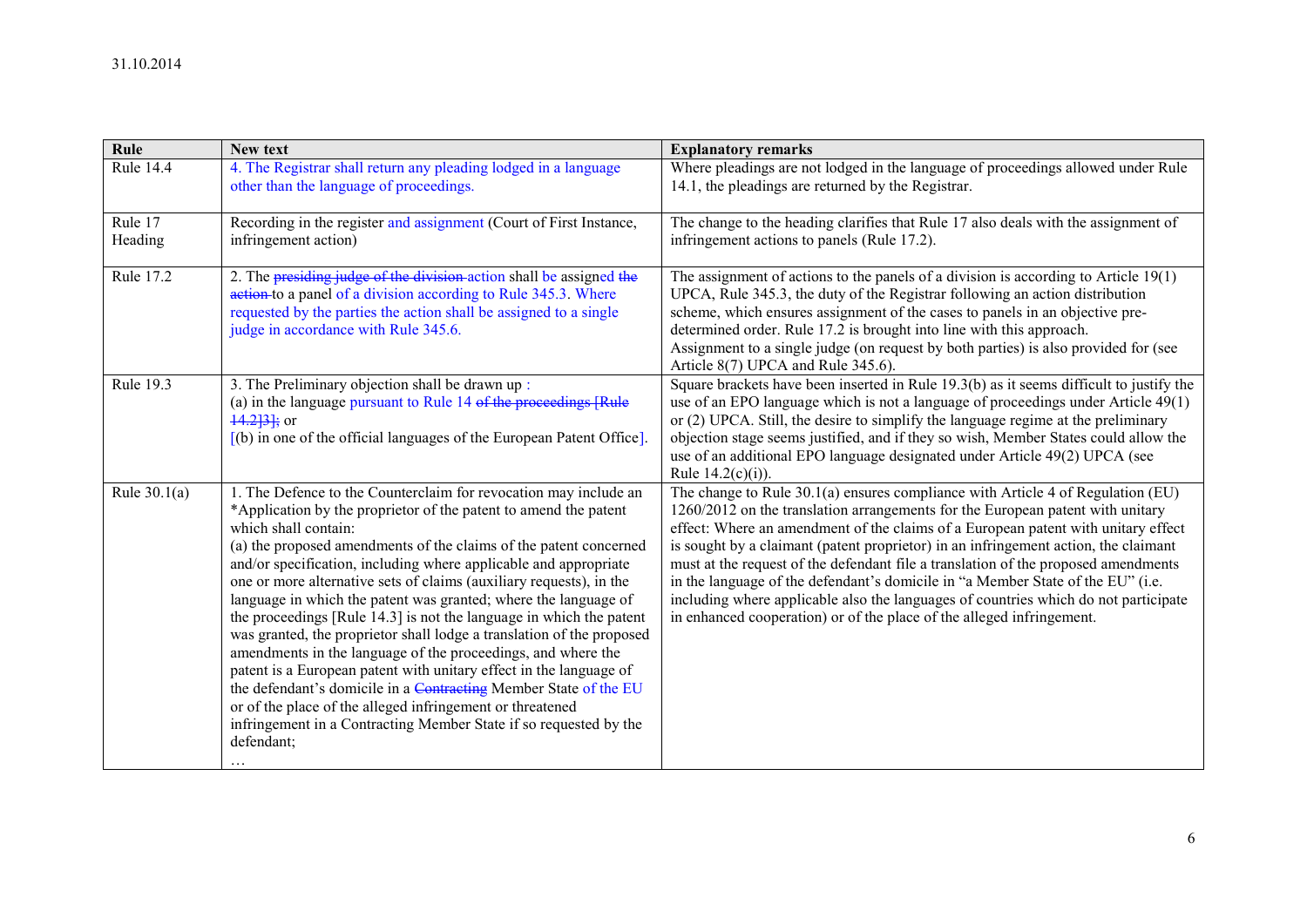| Rule               | <b>New text</b>                                                                                                                                                                                                                                                                                                                                                                                                                                                                                                                                                                         | <b>Explanatory remarks</b>                                                                                                                                                                                                                                                                                                                                                                                                                                                                                                                                                                                                                                                                                                                                                                                                                                                                                                                                                                        |
|--------------------|-----------------------------------------------------------------------------------------------------------------------------------------------------------------------------------------------------------------------------------------------------------------------------------------------------------------------------------------------------------------------------------------------------------------------------------------------------------------------------------------------------------------------------------------------------------------------------------------|---------------------------------------------------------------------------------------------------------------------------------------------------------------------------------------------------------------------------------------------------------------------------------------------------------------------------------------------------------------------------------------------------------------------------------------------------------------------------------------------------------------------------------------------------------------------------------------------------------------------------------------------------------------------------------------------------------------------------------------------------------------------------------------------------------------------------------------------------------------------------------------------------------------------------------------------------------------------------------------------------|
| Rule 37.5          | 5. Where the panel decides to proceed in accordance with<br>Article 33(3)(b) of the Agreement and not to stay the proceedings,<br>the judge-rapporteur of the regional or local division shall<br>communicate to the central division the dates set for the interim<br>conference and for the oral hearing according to Rule 28.                                                                                                                                                                                                                                                        | New Rule 37.5 ensures that a panel of a local or regional division (which has<br>referred the counterclaim for revocation to the central division without staying<br>proceedings) inform the central division of the dates set for interim conferences and<br>oral hearings; this will contribute to synchronise the calendars of the divisions<br>dealing in parallel with cases involving the same patent and the same parties.                                                                                                                                                                                                                                                                                                                                                                                                                                                                                                                                                                 |
| Rule $38(a)$       | When a Counterclaim for revocation is referred to the central<br>division, it shall be dealt with as follows:<br>(a) Rule 17.2 and .3 shall apply <i>mutatis mutandis</i> : the President of<br>the Court of First Instance shall assign the Counterclaim for<br>revocation shall be assigned to a panel of the central division in<br>accordance with Article $7(2)$ of the Agreement and Annex II<br>thereto. The parties may request that the Counterclaim be heard by<br>a single legally qualified judge;                                                                          | Similarly to the changes to Rule 17.2, assignment of counterclaims for revocation to<br>a panel will be made by the Registrar under the action-distribution scheme provided<br>for in Rule 345.3 (and not by the President of the Court of First Instance); it is also<br>not necessary to repeat that parties may request that a single judge hears the<br>counterclaim, as Rule 17.2 applies <i>mutatis mutandis</i> .                                                                                                                                                                                                                                                                                                                                                                                                                                                                                                                                                                          |
| Rule 40            | The judge-rapporteur shall accelerate proceedings before the central<br>division where<br>(a) an Application for provisional measures has been lodged<br>[Rule 206]; or<br>(b) the regional or local division has referred the counterclaim for<br>revocation to the central division and where the infringement action<br>has not been stayed.<br>In the latter case, the judge-rapporteur of the panel of the central<br>division shall endeavour to set a date for the oral hearing on the<br>revocation action prior to the date of the oral hearing of the<br>infringement action. | Together with new Rule 37.5, this addition in Rule 40(b) aims at the effective<br>handling of the situation where a counterclaim for revocation has been referred to<br>the central division while the infringement action is being dealt with by a local or<br>regional division (without stay of proceedings); in such cases, the judge-rapporteur<br>at the central division shall accelerate proceedings and endeavour to set an early<br>date for the oral hearing, taking into account the information received (under new<br>Rule 37.5) from the local or regional division about the date set for the oral hearing.<br>New Rule 40(b) will not lead to acceleration in all cases where counterclaims for<br>revocation are referred to the central division – only cases where the parallel<br>infringement action is not stayed will be accelerated; in practice, the<br>synchronisation of the calendars remains within the discretion of the judge-<br>rapporteur ("shall endeavour"). |
| Rule 48<br>Heading | Rule 48 – Recording in the register and assignment (Court of First<br>Instance, revocation action)                                                                                                                                                                                                                                                                                                                                                                                                                                                                                      | This change corresponds to the change made to the heading of Rule 17.                                                                                                                                                                                                                                                                                                                                                                                                                                                                                                                                                                                                                                                                                                                                                                                                                                                                                                                             |
| Rule 48            | 1. Rule 17.1, .2 and .3 shall apply <i>mutatis mutandis</i> . The parties<br>may request that the action be heard by a single judge.                                                                                                                                                                                                                                                                                                                                                                                                                                                    | As in Rule 17.2, assignment of cases will follow the action-distribution-scheme<br>provided for in Rule 345.3. Parties may agree that a single judge hears the case, as<br>provided for in Rule 17.2 which is applicable <i>mutatis mutandis</i> .                                                                                                                                                                                                                                                                                                                                                                                                                                                                                                                                                                                                                                                                                                                                                |
| Rule 70.3          | 3. Where a counterclaim for revocation is brought in the                                                                                                                                                                                                                                                                                                                                                                                                                                                                                                                                | This change clarifies that it is the panel which is dealing with the case itself that                                                                                                                                                                                                                                                                                                                                                                                                                                                                                                                                                                                                                                                                                                                                                                                                                                                                                                             |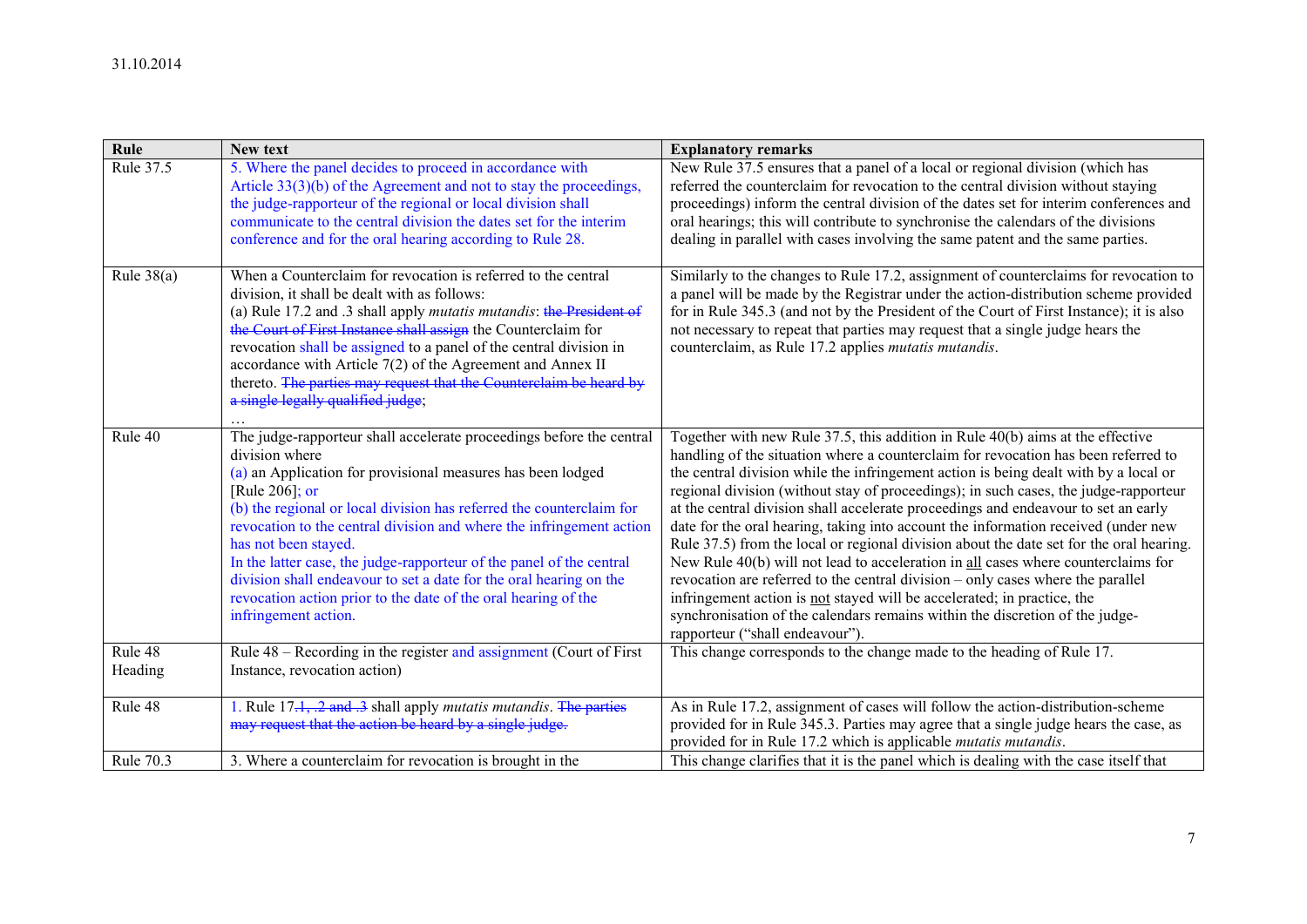| Rule                    | New text                                                                                                                                                                                                                                                                                                                                                                                                                                                                                                                                                                                                                                     | <b>Explanatory remarks</b>                                                                                                                                                                                                                                                                                                                                                                                                                                                                                                                                                                                                                                                                                                                                                           |
|-------------------------|----------------------------------------------------------------------------------------------------------------------------------------------------------------------------------------------------------------------------------------------------------------------------------------------------------------------------------------------------------------------------------------------------------------------------------------------------------------------------------------------------------------------------------------------------------------------------------------------------------------------------------------------|--------------------------------------------------------------------------------------------------------------------------------------------------------------------------------------------------------------------------------------------------------------------------------------------------------------------------------------------------------------------------------------------------------------------------------------------------------------------------------------------------------------------------------------------------------------------------------------------------------------------------------------------------------------------------------------------------------------------------------------------------------------------------------------|
|                         | infringement action and there is identity of parties as between the<br>two actions, unless otherwise agreed by the parties, the President of<br>the Court of First Instance shall require the panel appointed in the<br>central division to hear the revocation action to shall stay all further<br>proceedings in the revocation action pending a decision of the panel<br>hearing the action for infringement pursuant to Article 33(3) of the<br>Agreement and Rule 37.                                                                                                                                                                   | will apply the law including the provisions on the stay of proceedings; it is not<br>appropriate that the President of the Court of First Instance interferes.                                                                                                                                                                                                                                                                                                                                                                                                                                                                                                                                                                                                                       |
| Rule 88.2(b)            | 2. The *Application to annul or alter a decision of the Office shall<br>contain:<br>(a) the names of the claimant and, where applicable, of the<br>claimant's representative;<br>(b) where the claimant is not the proprietor of or applicant for the<br>European patent with unitary effect, an explanation and evidence<br>that he is adversely affected by the decision of the Office and<br>entitled to start proceedings [Article 47(7) of the Agreement];                                                                                                                                                                              | The rule applies in cases where the claimant is not identical with the proprietor of<br>and $-$ according to the change $-$ applicant for the European patent with unitary<br>effect. Only In these cases the claimant has to give an (additional) explanation and<br>evidence that he is adversely affected by the challenged decision of the EPO and<br>entitled to start proceedings.                                                                                                                                                                                                                                                                                                                                                                                             |
| Rule 92                 | Where the action is not closed in accordance with Rule 91.2, the<br>President of the Court of First Instance action shall, as soon as<br>practicable after the expiry of the period referred to in Rule 91.1, be<br>assigned the action to a panel of the central division or to a single<br>judge if requested by the claimant [Rule $88.2(f)$ ] in accordance with<br>Rule 345.3. Rule 18 shall apply.                                                                                                                                                                                                                                     | This change clarifies that assignment of the case to a panel by the Registrar will<br>follow the action-distribution-scheme provided for in Rule 345.3. See also Rule 17.                                                                                                                                                                                                                                                                                                                                                                                                                                                                                                                                                                                                            |
| Rule 97.1, .4<br>and .5 | 1. The proprietor of a patent whose request for unitary effect has<br>been refused by the Office shall lodge an Application at the<br>Registry in accordance with Article $7(2)$ of the Agreement and<br>Annex II thereto, to reverse the decision of the Office, in the<br>language in which the patent was granted, within $10 \text{ days}$ three<br>weeks of service of the decision of the European Patent Office.<br>4. The Registry shall as soon as practicable forward the Application<br>to the standing judge who may invite the President of the European<br>Patent Office to comment on the Application, but shall in any event | In practice, the 10 day-time periods provided for in the earlier version of Rule 97.1<br>and .4 would have been too short, both for the party having to prepare the<br>Application and for the standing judge having to decide the case; the same applies<br>in Rule 97.5 for the appeal stage.<br>Instead, a 3-week period is provided for, which will give the party more time to<br>lodge an Application satisfying the requirements and will give the standing judge<br>sufficient time to decide the Application.<br>In those MS which still provide for validation requirements, the respective time<br>period usually covers 3 months. Consequently, there would still be time left to<br>validate the European patent at national level if the request for unitary effect is |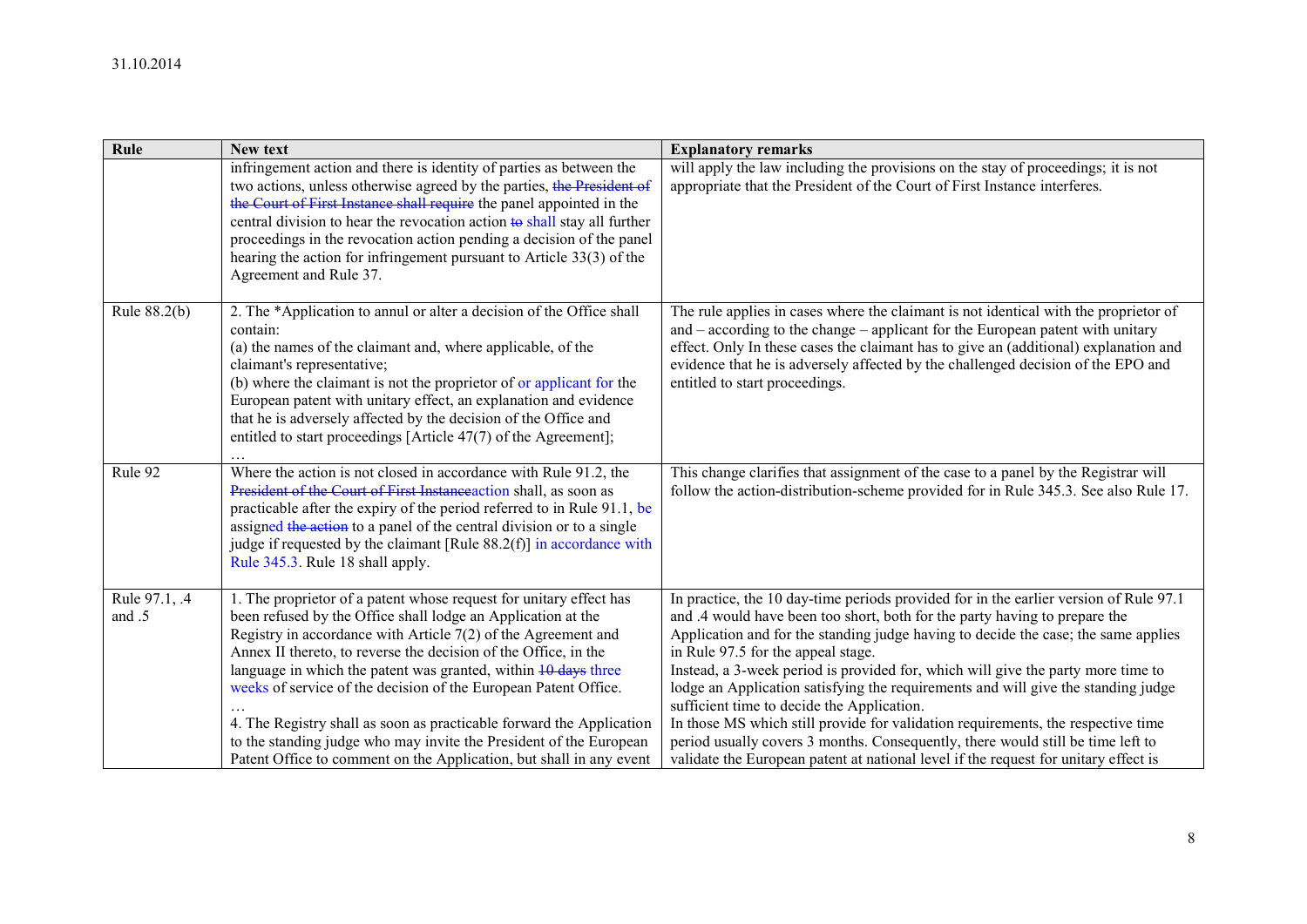| Rule          | New text                                                                                                                                  | <b>Explanatory remarks</b>                                                                                        |
|---------------|-------------------------------------------------------------------------------------------------------------------------------------------|-------------------------------------------------------------------------------------------------------------------|
|               | decide the Application within 10 days three weeks of the date of                                                                          | rejected by the EPO. It should furthermore be noted that MS in the Select                                         |
|               | receipt of the Application.                                                                                                               | Committee consider prolonging the 3-month validation period in order to ensure                                    |
|               |                                                                                                                                           | that the proprietor of a European patent who has not obtained a European patent                                   |
|               | 5. A Statement of appeal by the proprietor of the patent or the                                                                           | with unitary effect may still validate the European patent at national level.                                     |
|               | President of the European Patent Office against the decisions of the                                                                      |                                                                                                                   |
|               | standing judge pursuant to Rule 97.4 may be lodged within 10 days<br>three weeks of service of the said decision. The Statement of appeal |                                                                                                                   |
|               | shall contain the particulars previously lodged pursuant to                                                                               |                                                                                                                   |
|               | Rule 97.2 and also the reasons for setting aside the contested                                                                            |                                                                                                                   |
|               | decision. The appellant shall pay the fee for the appeal in                                                                               |                                                                                                                   |
|               | accordance with Part 6. Rule 15.2 shall apply mutatis mutandis. If                                                                        |                                                                                                                   |
|               | the requirements of this Rule 97.5 have been complied with the                                                                            |                                                                                                                   |
|               | Registry shall record the appeal in accordance with Rule 230.1 and                                                                        |                                                                                                                   |
|               | shall as soon as practicable assign the appeal to the standing judge                                                                      |                                                                                                                   |
|               | of the Court of Appeal [Rule 345.5 and 345.8] who may invite the                                                                          |                                                                                                                   |
|               | other party to comment on the appeal but shall in any event decide                                                                        |                                                                                                                   |
|               | the appeal within 10 days three weeks of receipt by the Registry of<br>the Statement of appeal.                                           |                                                                                                                   |
|               |                                                                                                                                           |                                                                                                                   |
| Rule 103.2    | 2. If a party fails to comply with an order of the judge-rapporteur                                                                       | In line with the changes to the decision by default scheme in Rule $355.1(a)$ , new                               |
|               | within the time period specified, the judge-rapporteur may give a                                                                         | Rule 103.2 provides that a decision by default may be given against a party which                                 |
|               | decision by default pursuant to Rule 355.                                                                                                 | has not complied with an order of the judge-rapporteur in the interim procedure.                                  |
|               |                                                                                                                                           |                                                                                                                   |
| Rule $104(i)$ | The interim conference shall enable the judge-rapporteur to:                                                                              | In connection with Rule 118.6, $2nd$ sentence, which provides that parties should                                 |
|               |                                                                                                                                           | submit (in advance of the Court's decision on the merits) a preliminary estimate of                               |
|               | (i) order the parties to submit, in advance of the decision at the oral                                                                   | the legal costs that they intend to seek to recover, new Rule 104(j) clarifies at what                            |
|               | hearing, a preliminary estimate of the legal costs that they will seek<br>to recover.                                                     | stage of the proceedings parties may be ordered by the judge-rapporteur to submit<br>such a preliminary estimate. |
|               |                                                                                                                                           |                                                                                                                   |
| Rule 105.1    | 1. The interim conference may should, where practicable, be held                                                                          | In line with Article 44 UPCA which provides that the Court shall make "best use of                                |
|               | by telephone conference or by video conference.                                                                                           | electronic procedures  such as video conferencing", the change to Rule 105.1                                      |
|               |                                                                                                                                           | reinforces that the interim conference should, where practicable, be held by                                      |
|               |                                                                                                                                           | telephone conference or by video conference saving time and means especially for                                  |
|               |                                                                                                                                           | those parties who would need to travel long distance. It will lie in the power of the                             |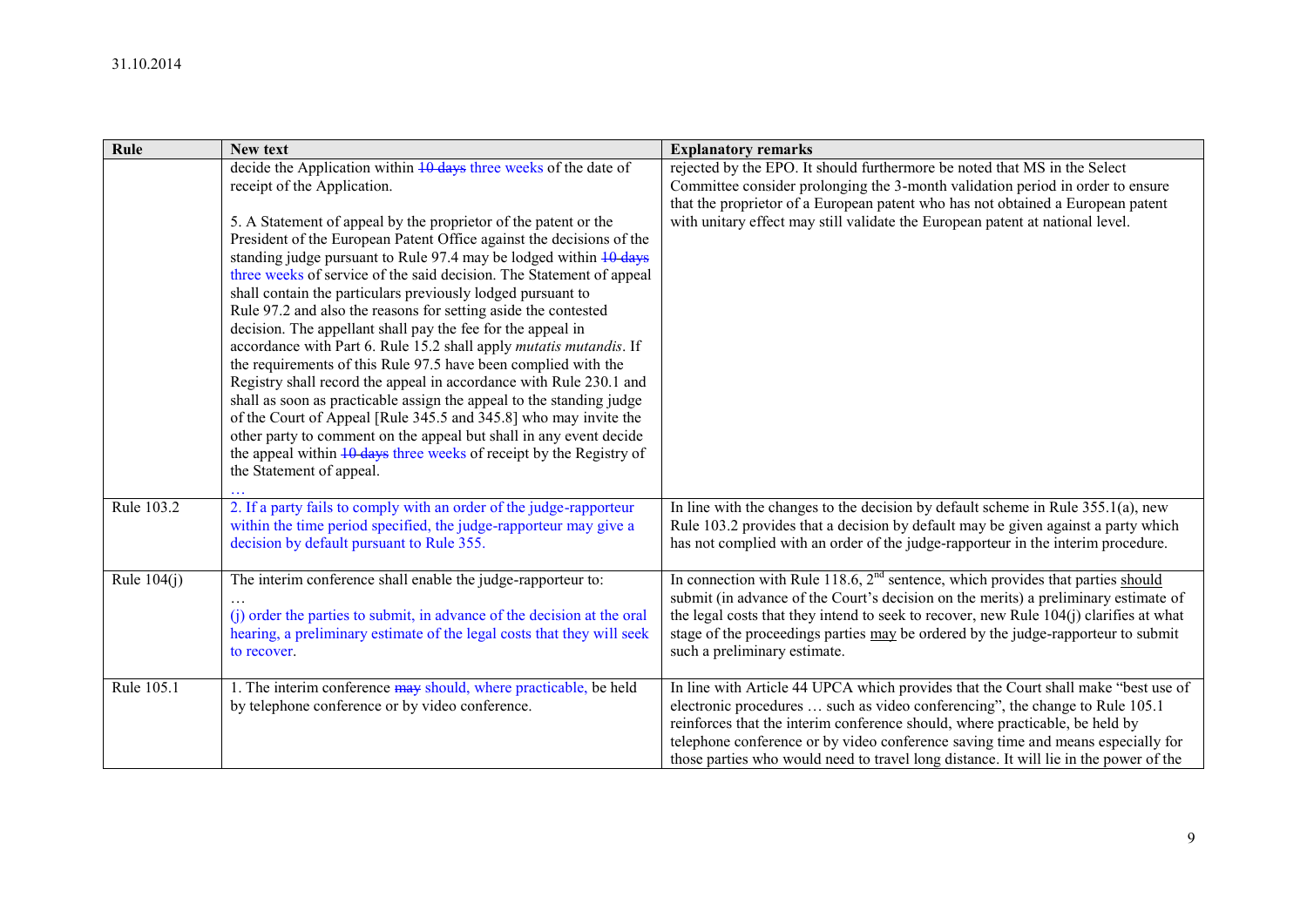| Rule       | <b>New text</b>                                                                    | <b>Explanatory remarks</b>                                                                                                                                          |
|------------|------------------------------------------------------------------------------------|---------------------------------------------------------------------------------------------------------------------------------------------------------------------|
|            |                                                                                    | judge-rapporteur to assess whether use of these means of electronic                                                                                                 |
|            |                                                                                    | communications are practicable in the particular case.                                                                                                              |
| Rule 105.2 | 2. On request by a party, and subject to paragraph 1 and the                       | The change to Rule 105.2 clarifies that the exception - interim conference held in                                                                                  |
|            | approval of the judge-rapporteur, the interim conference may be                    | Court – is subject to the general rule in Rule $105.1$ .                                                                                                            |
|            | held in Court. If the interim conference is held in Court, it shall be             |                                                                                                                                                                     |
|            | open to the public unless the Court decides to make it, to the extent              |                                                                                                                                                                     |
|            | necessary, confidential in the interests of one or both parties or third           |                                                                                                                                                                     |
|            | parties or in the general interests of justice or public order.                    |                                                                                                                                                                     |
| Rule 109.5 | 5. Costs for simultaneous interpretation are costs of the proceedings              | New Rule 109.5 clarifies that costs for simultaneous interpretation at an oral hearing                                                                              |
|            | to be decided upon under Rule 150 except where a party engages an                  | are, as a general rule, considered as costs of the proceedings which shall be borne                                                                                 |
|            | interpreter at its own expense under paragraph 4; these costs are                  | by the parties (where necessary, following a cost decision under Part 1, Chapter 5);                                                                                |
|            | borne solely by that party.                                                        | an exception is included in new Rule $150.1$ , $3rd$ sentence. In addition, new Rule                                                                                |
|            |                                                                                    | 109.5 clarifies that where a party brings an interpreter (as provided for in Rule                                                                                   |
|            |                                                                                    | 109.4), the costs shall be borne by that party.                                                                                                                     |
| Rule 116.3 | 3. A party that is not represented at the oral hearing shall be treated            | A balance is sought between, on the one side, the need to protect a (duly                                                                                           |
|            | as relying only on its written case and not wishing to contest any                 | summoned) party absent from an oral hearing against new submissions made by the                                                                                     |
|            | new submission that the other party may be allowed to make at the<br>oral hearing. | other party during the oral hearing and, on the other side, the need of the panel to                                                                                |
|            |                                                                                    | bring proceedings to an end and reach a decision on the merits despite the absence<br>of the party. The new wording of Rule 116.3 ensures that a (duly summoned but |
|            |                                                                                    | absent) party is treated as relying only on its written case, but it is no longer implied                                                                           |
|            |                                                                                    | that the absent party will not wish to contest new submission made by the other                                                                                     |
|            |                                                                                    | party at the oral hearing. It will lie in the discretion of the Court whether to admit                                                                              |
|            |                                                                                    | new submissions in the proceedings and $-$ if they are admitted $-$ whether they are of                                                                             |
|            |                                                                                    | such relevance for the decision that the oral hearing should be adjourned so that the                                                                               |
|            |                                                                                    | party absent from the oral hearing shall be given an opportunity to be heard.                                                                                       |
| Rule 116.5 | 5. The provisions of this Rule are without prejudice to the power of               | In line with the changes to the decision by default scheme in Rule $355.1(b)$ , new                                                                                 |
|            | the Court to give a decision by default pursuant to Rule 355.                      | Rule 116.5 clarifies that Rule 116 does not prevent the Court from giving a decision                                                                                |
|            |                                                                                    | by default against a party which has been duly summoned to the oral hearing but                                                                                     |
|            |                                                                                    | has failed to appear.                                                                                                                                               |
| Rule 118.1 | 1. In addition to the orders and measures and without prejudice to                 | The amendment to Rule 118.1 contains a reference to the discretion of the Court as                                                                                  |
|            | the discretion of the Court referred to in Articles 63, 64, 67 and 80              | laid down in Articles 63, 64, 67 and 80 UPCA according to which the Court "may"                                                                                     |
|            | of the Agreement the Court may, if requested, order the payment of                 | give an order.                                                                                                                                                      |
|            | damages or compensation according to Articles 68 and $32(1)(f)$ of                 |                                                                                                                                                                     |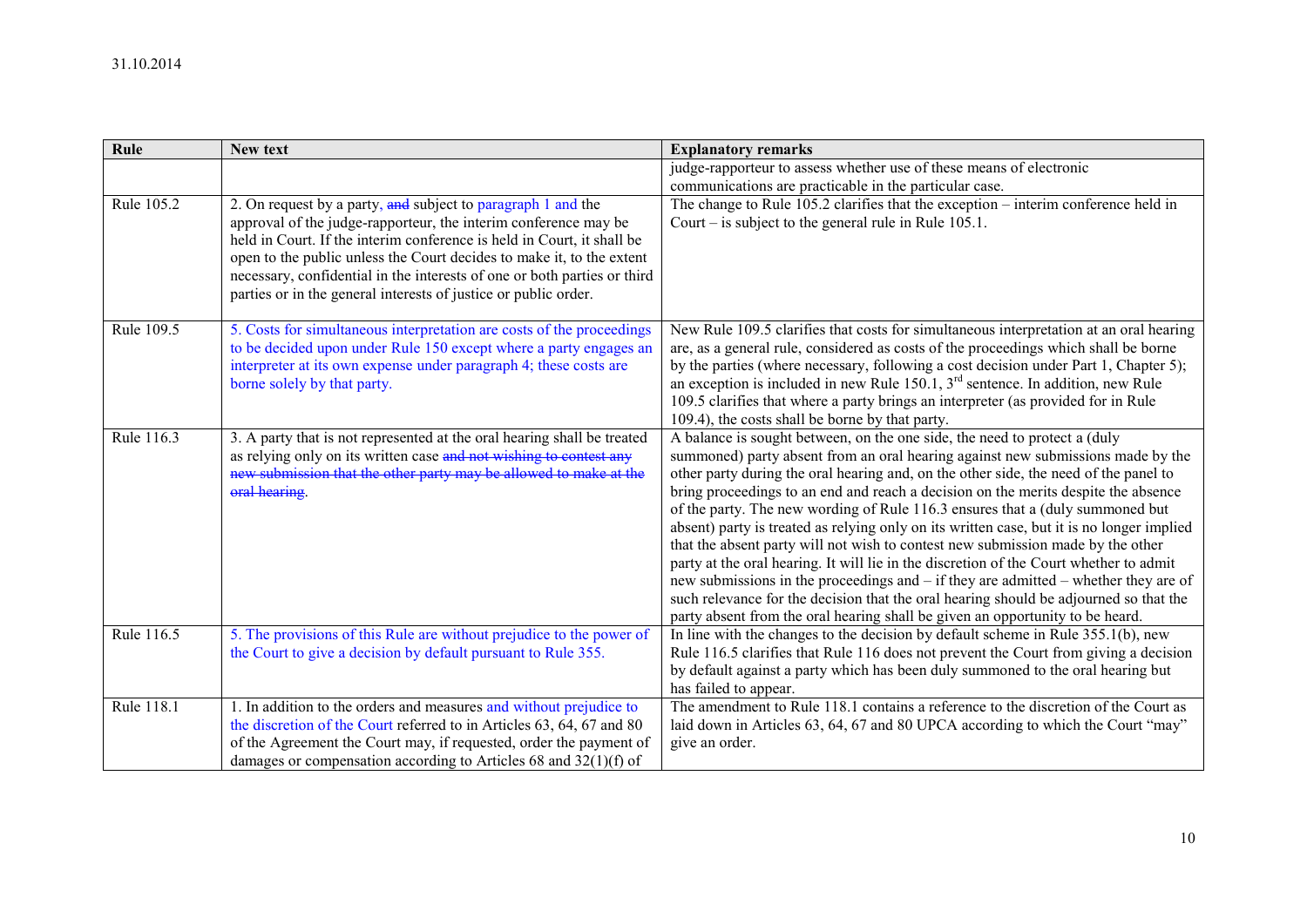| Rule                             | <b>New text</b>                                                                                                                                                                                                                                                                                                                                                                                                                                                                                                                                                                                                                                        | <b>Explanatory remarks</b>                                                                                                                                                                                                                                                                                                                                                                                                                                                                                                                                                                                                                                                                                                                                                                                                                                                                                                                                                                                                                                                                                                                                                                                                                                                                           |
|----------------------------------|--------------------------------------------------------------------------------------------------------------------------------------------------------------------------------------------------------------------------------------------------------------------------------------------------------------------------------------------------------------------------------------------------------------------------------------------------------------------------------------------------------------------------------------------------------------------------------------------------------------------------------------------------------|------------------------------------------------------------------------------------------------------------------------------------------------------------------------------------------------------------------------------------------------------------------------------------------------------------------------------------------------------------------------------------------------------------------------------------------------------------------------------------------------------------------------------------------------------------------------------------------------------------------------------------------------------------------------------------------------------------------------------------------------------------------------------------------------------------------------------------------------------------------------------------------------------------------------------------------------------------------------------------------------------------------------------------------------------------------------------------------------------------------------------------------------------------------------------------------------------------------------------------------------------------------------------------------------------|
|                                  | the Agreement. The amount of the damages or the compensation<br>may be stated in the order or determined in separate proceedings<br>[Rules 125-143].                                                                                                                                                                                                                                                                                                                                                                                                                                                                                                   |                                                                                                                                                                                                                                                                                                                                                                                                                                                                                                                                                                                                                                                                                                                                                                                                                                                                                                                                                                                                                                                                                                                                                                                                                                                                                                      |
| Rule 118.2                       | 2. Without prejudice to the general discretion provided for in<br>Articles 63 and 64 of the Agreement, in appropriate cases and at the<br>request of the party liable to the orders and measures provided for<br>in paragraph 1 the Court may order damages and/or compensation<br>to be paid to the injured party instead of applying the orders and<br>measures if that person acted unintentionally and without<br>negligence, if execution of the orders and measures in question<br>would cause such party disproportionate harm and if damages<br>and/or compensation to the injured party appear to the Court to be<br>reasonably satisfactory. | Rule 118.2 has been deleted. This provision had subjected the order of alternative<br>measures, <i>i.e.</i> compensation instead of orders and measures referred to in paragraph<br>1, to a number of requirements which would have to be cumulatively met. It was<br>felt that such a scenario would be difficult to imagine in particular where an<br>infringer acted not only unintentionally but also without any negligence and that<br>therefore the provision could in practice hardly apply. The deletion of the wording<br>which stems from Article 12 of the Enforcement Directive 2004/48/EC is in line<br>with EU law since the directive does not make implementation of this provision an<br>obligation of MS ("Member States may provide"). Where the Court finds an<br>infringement of a patent it will under Article 63 of the Agreement give order of<br>injunctive relief. Only under very exceptional circumstances it will use its discretion<br>and not give such an order. This follows from Article 25 of the Agreement which<br>recognizes the right to prevent the use of the invention without the consent of the<br>patent proprietor as the core right of the patentee. When exercising this discretion<br>the Court can also consider the use of alternative measures. |
| Rule 118.6<br>(new<br>numbering) | 6. The Court shall decide in principle on the obligation to bear legal<br>costs in accordance with Article 69 of the Agreement. In advance of<br>the decision, the parties shall should submit a preliminary estimate<br>of the legal costs that they intend to seek to recover.                                                                                                                                                                                                                                                                                                                                                                       | In line with Rule 118.6, $1st$ sentence, which provides that the Court shall decide "in<br>principle" on legal costs, the change to Rule 118.6, $2nd$ sentence, clarifies that a<br>preliminary estimate need not be submitted in all cases. See also new Rule 104(j)<br>which provides that the interim conference shall enable the judge-rapporteur to<br>order the parties to submit a preliminary estimate during the interim procedure.                                                                                                                                                                                                                                                                                                                                                                                                                                                                                                                                                                                                                                                                                                                                                                                                                                                         |
| Rule 118.9<br>(new<br>numbering) | 9. The orders of the Court referred to in paragraphs $1, 2$ and $3(a)$<br>shall be enforceable on the defendant only after the claimant has<br>notified the Court which part of the orders he intends to enforce, a<br>certified translation in accordance with Rule 7.2, where applicable,<br>into the official language of a Contracting Member State in which<br>the enforcement shall take place has been provided by the claimant<br>and the said notice has been served on the defendant by the<br>Registry. The Court may subject any order or measure to a security<br>to be given by the successful party to the unsuccessful party as        | This change provides that a claimant wishing to enforce a decision must provide,<br>where applicable, a translation of the decision in the official language of the<br>Contracting Member State in which the enforcement shall take place. As an<br>exception to the general rule that translations need not be certified (Rule 7.2), a<br>translation under Rule 118.9 must be certified by the translator.                                                                                                                                                                                                                                                                                                                                                                                                                                                                                                                                                                                                                                                                                                                                                                                                                                                                                         |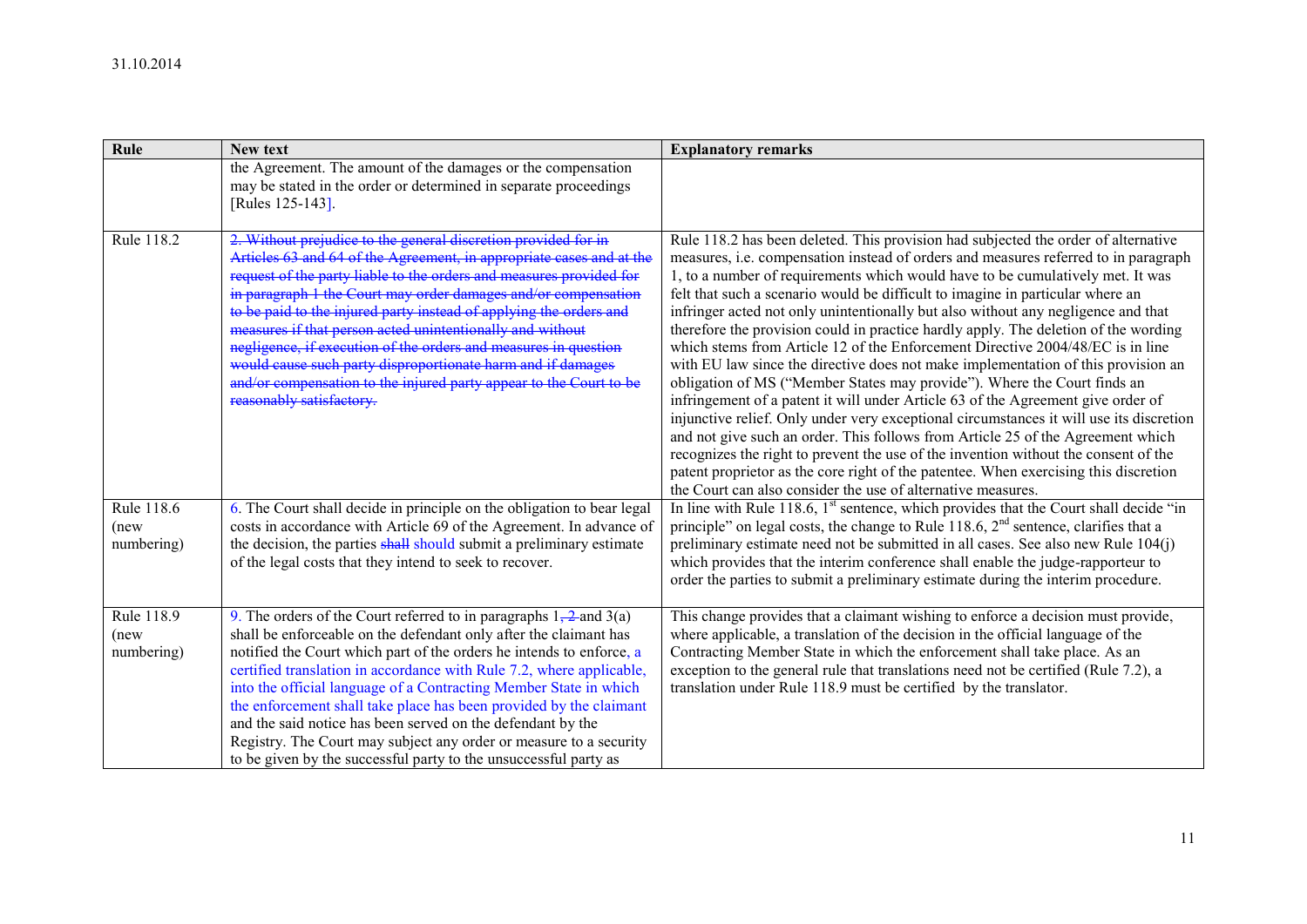| Rule          | New text                                                                                                                                                                                                                                                                                                                                                                                                                                                                                                                                                                                                                                                                                                         | <b>Explanatory remarks</b>                                                                                                                                                                                                                                                                                                                                                                                                                                                                                                                                                                                                                                                      |
|---------------|------------------------------------------------------------------------------------------------------------------------------------------------------------------------------------------------------------------------------------------------------------------------------------------------------------------------------------------------------------------------------------------------------------------------------------------------------------------------------------------------------------------------------------------------------------------------------------------------------------------------------------------------------------------------------------------------------------------|---------------------------------------------------------------------------------------------------------------------------------------------------------------------------------------------------------------------------------------------------------------------------------------------------------------------------------------------------------------------------------------------------------------------------------------------------------------------------------------------------------------------------------------------------------------------------------------------------------------------------------------------------------------------------------|
|               | determined by the Court in accordance with Rule 352.                                                                                                                                                                                                                                                                                                                                                                                                                                                                                                                                                                                                                                                             |                                                                                                                                                                                                                                                                                                                                                                                                                                                                                                                                                                                                                                                                                 |
| Rule 150.1    | 1. A cost decision may be the subject of separate proceedings<br>following a decision on the merits and, if applicable, a decision for<br>the determination of damages. The cost decision shall cover costs<br>incurred in the proceedings by the Court such as costs for<br>simultaneous interpretation and costs incurred pursuant to Rules<br>180.3, 185.7, 188, 201 and 202 and, subject to the Rules 152 to<br>156, the costs of the successful party including Court fees paid by<br>that party [Rule 151(d)]. Costs for interpretation and translation<br>which is necessary for the judges of the Court in order to conduct<br>the case in the language of proceedings are borne solely by the<br>Court. | Legal costs including the Court fees and other expenses are born by the<br>unsuccessful party in accordance with Article 69(1) of the Agreement. The Court<br>decides on these costs under Rule 150.<br>New Rule 150.1, $3rd$ sentence, clarifies that, where interpretation and translation<br>exceptionally is necessary for the judges of the Court to conduct the case in the<br>language of proceedings, the costs of such interpretation and translation shall not be<br>the subject of the cost decision, but shall be considered as overhead expenses of the<br>Court, which shall be covered by the Court's budget. See also the explanatory<br>remarks to Rule 109.5. |
| Rule 180.2    | 2. Where a party has lodged an Application for the hearing of a<br>witness in person, The Court shall make the summoning of the a<br>witness conditional upon the deposit by the party relying on the<br>witness of a sum sufficient to cover the expenses referred to in<br>paragraph 1.                                                                                                                                                                                                                                                                                                                                                                                                                        | This change clarifies that a party shall always make a deposit when it is relying on a<br>witness and expenses occur (for travelling, stay or loss of income, cf. Rule $180.1(a)$ )<br>and $(b)$ ).                                                                                                                                                                                                                                                                                                                                                                                                                                                                             |
| Rule 180.3    | 3. Where the Court orders of its own motion that a witness be heard<br>in person, the funds necessary shall be provided by the Court.                                                                                                                                                                                                                                                                                                                                                                                                                                                                                                                                                                            | Rule 180.3 has been deleted; Rule 180.2 applies.                                                                                                                                                                                                                                                                                                                                                                                                                                                                                                                                                                                                                                |
| Rule 192.2(d) | 2. The *Application for preserving evidence shall contain:<br>(a) particulars in accordance with Rule $13.1(a)$ to (i);<br>(b) a clear indication of the measures requested [Rule 196.1],<br>including the exact location(s) (where they are known or suspected<br>with good reason) of the evidence to be preserved;<br>(c) the reasons why the proposed measures are needed to preserve<br>relevant evidence; and<br>(d) the facts and $\frac{1}{x}$ if available, evidence relied on in support of the<br>Application.                                                                                                                                                                                        | The deletion of the words "if available" clarifies that a party must provide the Court<br>with facts and evidence in support of an Application to preserve evidence, leaving it<br>to the Court in the particular case to assess whether the requirement of Article $60(1)$<br>UPC ("reasonably available evidence") has been complied with.                                                                                                                                                                                                                                                                                                                                    |
| Rule 196.6    | 6. The Court may order the applicant to provide adequate security                                                                                                                                                                                                                                                                                                                                                                                                                                                                                                                                                                                                                                                | This change clarifies that – despite the general rule that the Court shall order                                                                                                                                                                                                                                                                                                                                                                                                                                                                                                                                                                                                |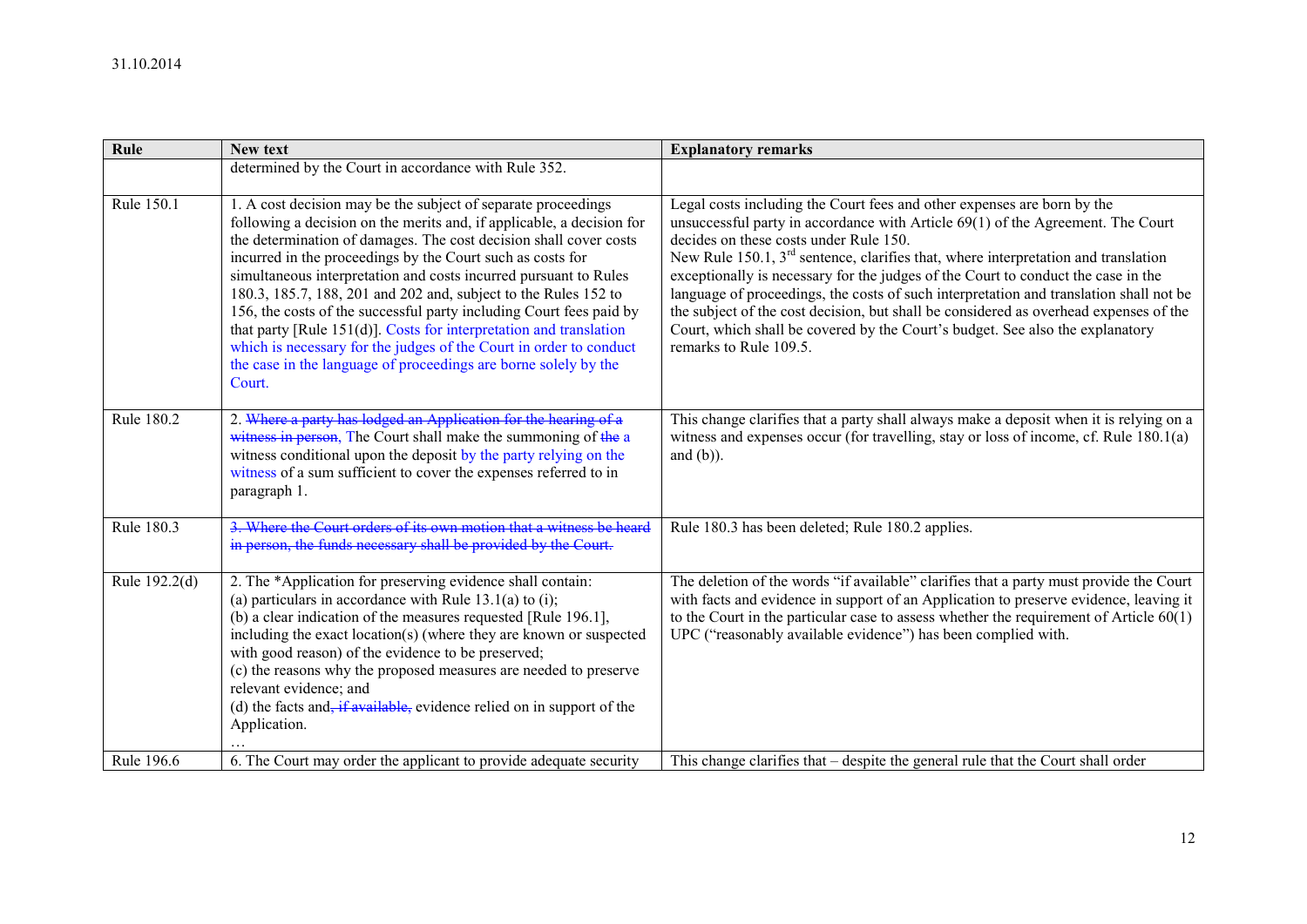| Rule       | New text                                                                                                                                                                                                                                                                                                                                                                                                                                                                                                                                                    | <b>Explanatory remarks</b>                                                                                                                                                                                                                                                                                                                                                                                                                                                                                                                                                    |
|------------|-------------------------------------------------------------------------------------------------------------------------------------------------------------------------------------------------------------------------------------------------------------------------------------------------------------------------------------------------------------------------------------------------------------------------------------------------------------------------------------------------------------------------------------------------------------|-------------------------------------------------------------------------------------------------------------------------------------------------------------------------------------------------------------------------------------------------------------------------------------------------------------------------------------------------------------------------------------------------------------------------------------------------------------------------------------------------------------------------------------------------------------------------------|
|            | for the legal costs and other expenses and compensation for any<br>injury incurred or likely to be incurred by the defendant which the<br>applicant may be liable to bear. The Court shall do so where the<br>order to preserve evidence was made without the defendant having<br>been heard, unless there are special circumstances not to do so. The<br>Court shall decide whether it is appropriate to order the security by<br>deposit or bank guarantee.                                                                                               | adequate security when it orders measures to preserve evidence without hearing the<br>other party $(inaudita)$ – such security need not be provided in special circumstances<br>(if e.g. no damage can occur or only a sample of an inexpensive mass-product is<br>sought).                                                                                                                                                                                                                                                                                                   |
| Rule 198.1 | 1. The Court shall ensure that an order to preserve evidence is<br>revoked or otherwise cease to have effect, upon request of the<br>defendant, without prejudice to the damages which may be claimed.<br>if, within a time period not exceeding 31 calendar days or 20<br>working days, whichever is the longer, from the date specified in of<br>the Court's order with due account to the date where the Report<br>referred to in Rule 196.4 shall be presented, the applicant does not<br>start proceedings on the merits of the case before the Court. | This change clarifies the beginning of the time period at the end of which the order<br>to preserve evidence is revoked or otherwise ceases to have effect at the request of<br>the defendant, if no proceedings on the merits are brought. It is the starting date<br>specified in the Court's order. While specifying the starting date, the Court shall<br>take into account the date when the written report (Rule 196.4) is presented by the<br>person who has carried out the measure. See also Article 50(6) TRIPS Agreement<br>and Article 7(3) Directive 2004/48/EC. |
| Rule 199.1 | 1. The Court may, either of its own motion (but only after hearing<br>the parties) or on a reasoned request by a party, order an inspection<br>of products, devices, methods, premises or local situations in situ.<br>For the protection of confidential information the Court may order<br>that any of the above be disclosed only to certain named persons<br>and subject to appropriate terms of non-disclosure in accordance<br>with Article 58 of the Agreement.                                                                                      | In line with the principle of party disposition, this change ensures that the Court<br>does not take the initiative to order inspections of its own motion; this is in<br>conformity with Article 60(3) UPCA which only provides for an inspection order<br>"at the request of the applicant".                                                                                                                                                                                                                                                                                |
| Rule 200.2 | 2. Rules 192 to 197 and 198.2 shall apply mutatis mutandis.                                                                                                                                                                                                                                                                                                                                                                                                                                                                                                 | This change clarifies that also paragraph 1 of Rule 198 shall apply mutatis mutandis<br>to orders to freeze assets. The party seeking an order to freeze assets should<br>therefore start proceedings on the merits of the case within the time period<br>determined in accordance with Article 60(8) UPCA which is applicable by analogy<br>(see Article 61(2) UPCA).                                                                                                                                                                                                        |
| Rule 201.1 | 1. Without prejudice to the possibility for parties or parties' experts<br>to carry out experiments, the Court may, of its own motion (but<br>only after hearing the parties) or on a reasoned request by a party,<br>order an experiment to prove a statement of fact for the purpose of                                                                                                                                                                                                                                                                   | In line with the principle of party disposition, this change ensures that the Court<br>does not take the initiative to order of its own motion that an experiment be carried<br>out.                                                                                                                                                                                                                                                                                                                                                                                          |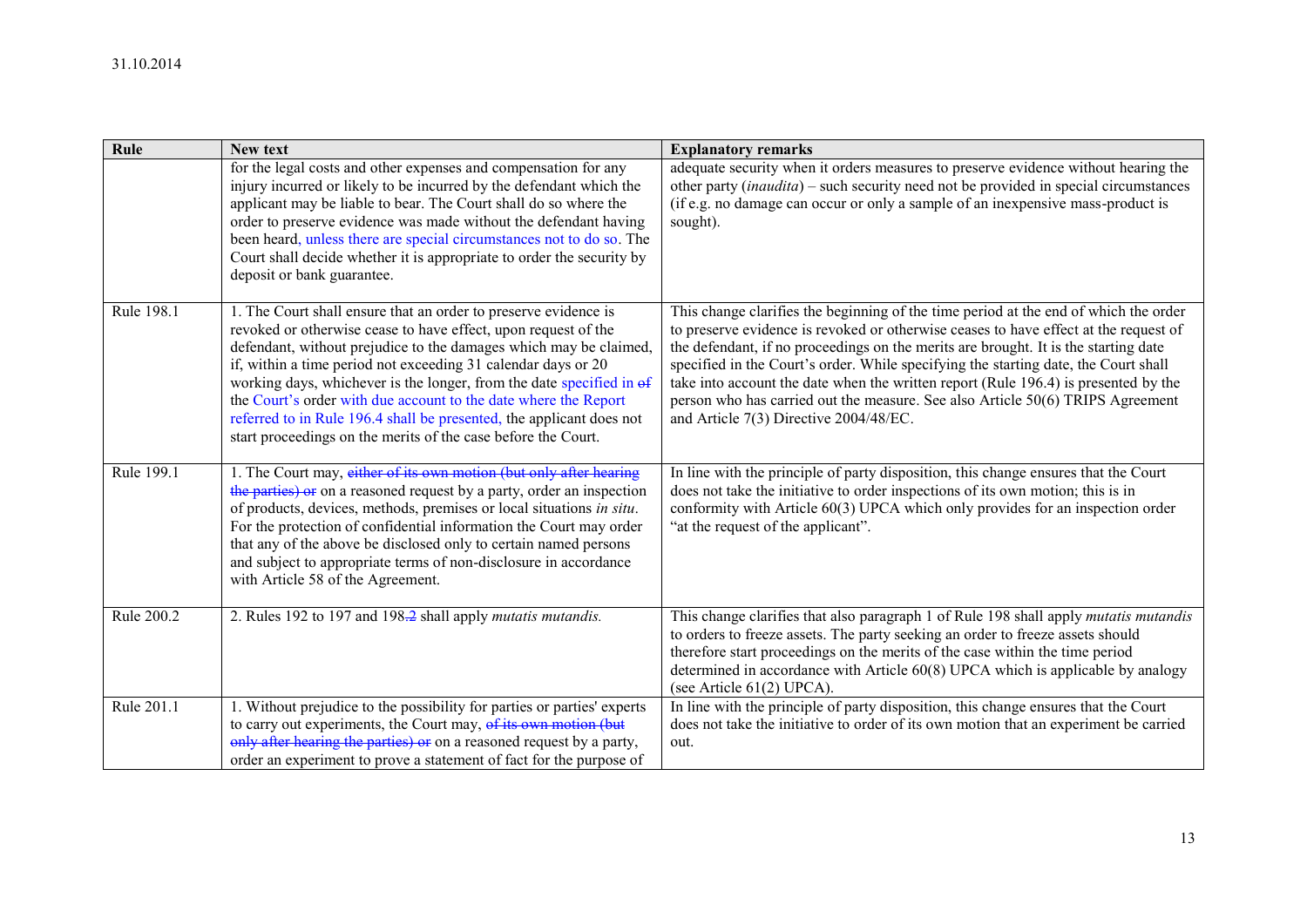| Rule       | New text                                                                                                                                                                                                                                                                                                                                                                                                                                                                                                                                                                                                                                                                                 | <b>Explanatory remarks</b>                                                                                                                                                                                                                                                                                                                                                                                                                |
|------------|------------------------------------------------------------------------------------------------------------------------------------------------------------------------------------------------------------------------------------------------------------------------------------------------------------------------------------------------------------------------------------------------------------------------------------------------------------------------------------------------------------------------------------------------------------------------------------------------------------------------------------------------------------------------------------------|-------------------------------------------------------------------------------------------------------------------------------------------------------------------------------------------------------------------------------------------------------------------------------------------------------------------------------------------------------------------------------------------------------------------------------------------|
|            | proceedings before the Court.                                                                                                                                                                                                                                                                                                                                                                                                                                                                                                                                                                                                                                                            |                                                                                                                                                                                                                                                                                                                                                                                                                                           |
| Rule 205   | Provisional measures are treated by way of Ssummary proceedings<br>before the Court of First Instance which shall consist of the<br>following stages:<br>(a) a written procedure; and<br>(b) an oral procedure, which may include an oral hearing of the<br>parties or of one of the parties.                                                                                                                                                                                                                                                                                                                                                                                            | This change provides that a special type of proceedings applies when the Court is<br>examining applications for provisional measures, both at first and second instance.<br>The applications are treated by way of "summary proceedings" which – with regard<br>to the urgency $-$ do not contain an interim procedure (Rule 205) and follow special<br>Rules (i.e. in Rule 209, 211.2).                                                  |
| Rule 211.5 | 5. The Court may order the applicant to provide adequate security<br>for appropriate compensation for any injury likely to be caused to<br>the defendant which the applicant may be liable to bear in the event<br>that the Court revokes the order for provisional measures. The<br>Court shall do so where interim measures are ordered without the<br>defendant having been heard unless there are special circumstances<br>not to do so. The Court shall decide whether it is appropriate to<br>order the security by deposit or bank guarantee. The order shall be<br>effective only after the security has been given to the defendant in<br>accordance with the Court's decision. | This change clarifies that, where the Court orders provisional measures without<br>hearing the other party (inaudita), it shall as a general rule order adequate security<br>for appropriate compensation for any injury likely to be caused to the party which<br>has not been heard. However, such security need not be provided if there are special<br>circumstances not to do so (if e.g. no damage can occur). See also Rule 196.6. |
| Rule 212.1 | 1. The Court may only order provisional measures without the<br>defendant having been heard, in particular eases where any delay is<br>likely to cause irreparable harm to the applicant or where there is a<br>demonstrable risk of evidence being destroyed. Rule 197 shall<br>apply mutatis mutandis.                                                                                                                                                                                                                                                                                                                                                                                 | This change aligns the wording of Rule 212.1 with Article 60(5) UPCA (applicable<br>by analogy to provisional measures via Article 62(5) UPCA).                                                                                                                                                                                                                                                                                           |
| Rule 213.1 | 1. The Court shall ensure that provisional measures are revoked or<br>otherwise cease to have effect, upon request of the defendant,<br>without prejudice to the damages which may be claimed, if, within<br>a time period provided for in the Court's order, not exceeding 31<br>calendar days or 20 working days, whichever is the longer, from the<br>date of specified in the Court's order, the applicant does not start<br>proceedings on the merits of the case before the Court.                                                                                                                                                                                                 | In line with the change to Rule 198.1, this change clarifies that the Court should<br>specify a starting date in its order, to enable parties to know from which date the<br>time period for requesting revocation of provisional measures is running.                                                                                                                                                                                    |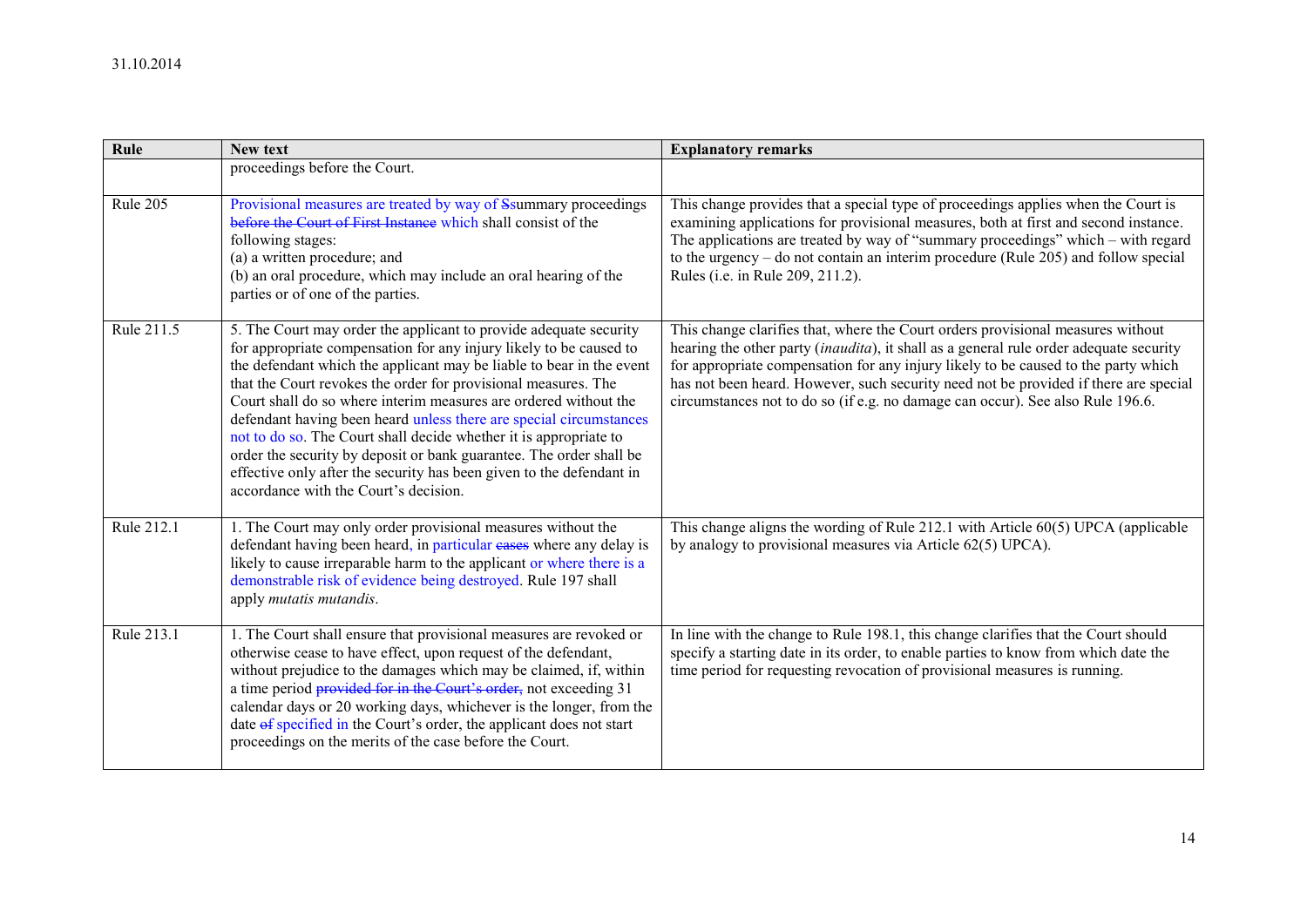| Rule       | New text                                                                | <b>Explanatory remarks</b>                                                                |
|------------|-------------------------------------------------------------------------|-------------------------------------------------------------------------------------------|
| Rule 220.2 | 2. Orders other than those referred in Rule 220.1 and Rule 97.5,        | Under Article 73(1) UPCA, an appeal against a decision of the Court of First              |
|            | shall be the subject of an appeal together with the appeal of the       | Instance may be brought before the Court of Appeal where a party has been                 |
|            | decision or may be appealed with the leave of the Court of First        | unsuccessful, in whole or part, in its submissions. In addition, under Article $73(2)(a)$ |
|            | Instance within 15 days of service of the Court's decision to that      | UPCA, certain privileged orders of the Court, namely the orders referred to in            |
|            | effect. In the event of a refusal of the Court of First Instance to     | Articles $49(5)$ , 59 to 62, 67 (including orders to produce evidence and to inspect      |
|            | grant leave within 15 days of its the order of one of its panels, an    | premises or orders for provisional measures which have a particular impact on the         |
|            | application a request for a discretionary review to the Court of        | parties) may also be appealed. By contrast, under Article 73(2)(b) UPCA, other            |
|            | Appeal may be made pursuant to Rule 221.* within 15 calendar            | procedural orders which are not privileged in this way may in principle only be           |
|            | days from the end of that period. Rule 333.3 shall apply <i>mutatis</i> | appealed together with the appeal against the final decision of the Court of First        |
|            | mutandis. The request shall set out the matters referred to in          | Instance or where the "Court" grants leave to appeal. This latter situation is            |
|            | Rule 221.2.                                                             | addressed in Rule 220.2.                                                                  |
|            |                                                                         | Most of the procedural orders which have not been privileged under Article $73(2)(a)$     |
|            | The President of the Court of Appeal shall assign the request for a     | UPCA do not touch upon basic interests of the parties. In the interest of a speedy        |
|            | discretionary review to the standing judge (Rule 345.5 and .8). The     | and efficient procedure, their control should in principle, according to the logic of     |
|            | standing judge may deny the request without giving reasons. If the      | the UPCA, be dealt with together with the appeal against the final decision.              |
|            | standing judge allows the request after having heard the other party.   | However, some of the orders which have not been privileged may in certain cases           |
|            | the President of the Court of Appeal shall assign the review to a       | touch basic interests of parties, and a consistent application and interpretation of the  |
|            | panel of the Court of Appeal for a decision. The Court of Appeal        | Rules governing such orders seems desirable. To achieve this, these orders may            |
|            | may consult the presiding judge or the judge rapporteur of the panel    | therefore be appealed where the "Court grants leave".                                     |
|            | of the Court of First Instance which has refused the leave order.       | The issue is whether the leave procedure is                                               |
|            |                                                                         | - a means for the independent Court of First Instance to seek guidance from the           |
|            |                                                                         | Court of Appeal on certain procedural questions, or                                       |
|            |                                                                         | - a mechanism of control of proceedings pending before the Court of First Instance        |
|            |                                                                         | by the Court of Appeal.                                                                   |
|            |                                                                         | On the one side, the possibility to appeal against each procedural decision of the        |
|            |                                                                         | Court of First Instance might, where systematically done, have a negative impact on       |
|            |                                                                         | serenity of proceedings. On the other side, not allowing the parties to address           |
|            |                                                                         | themselves to the Court of Appeal, where leave has been refused by the Court of           |
|            |                                                                         | First Instance, might mean that an important way to guarantee uniform procedures          |
|            |                                                                         | would be missing.                                                                         |
|            |                                                                         | In this context new Rule 220.2 sets out an approach designed to give the Court of         |
|            |                                                                         | Appeal means to effectively control procedural orders of the Court of First Instance      |
|            |                                                                         | but at the same time allowing the Court of Appeal to limit its intervention to cases      |
|            |                                                                         | of particular importance thus avoiding systematic appeals in this field which would       |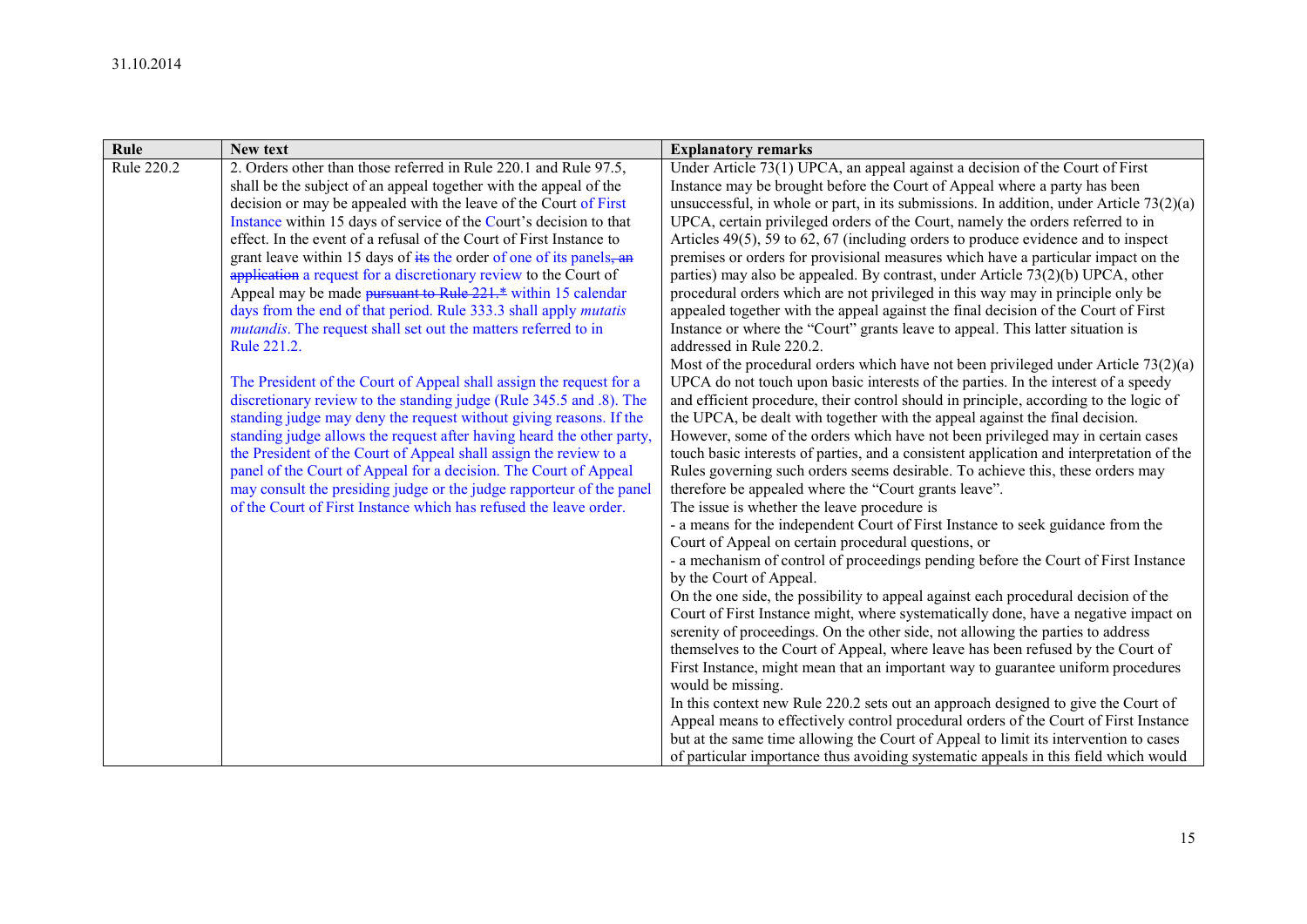| Rule       | New text                                                                                                                                                                                                                                                                                     | <b>Explanatory remarks</b>                                                                                                                                                                                                                                                                                                                                                                                                                                                                                                                                                                                                                                                                                                                                                                                                                                                                                                                                                                                                                                                                                                                                                                                                                                                                                                                                                                                                                                                                                                                                                                                                                                                                                    |
|------------|----------------------------------------------------------------------------------------------------------------------------------------------------------------------------------------------------------------------------------------------------------------------------------------------|---------------------------------------------------------------------------------------------------------------------------------------------------------------------------------------------------------------------------------------------------------------------------------------------------------------------------------------------------------------------------------------------------------------------------------------------------------------------------------------------------------------------------------------------------------------------------------------------------------------------------------------------------------------------------------------------------------------------------------------------------------------------------------------------------------------------------------------------------------------------------------------------------------------------------------------------------------------------------------------------------------------------------------------------------------------------------------------------------------------------------------------------------------------------------------------------------------------------------------------------------------------------------------------------------------------------------------------------------------------------------------------------------------------------------------------------------------------------------------------------------------------------------------------------------------------------------------------------------------------------------------------------------------------------------------------------------------------|
| Rule 221.1 | 1. A party adversely affected by a decision referred to in Rule 157<br>or a refusal to grant leave to appeal an order pursuant to Rule 220.2<br>may lodge an Application for leave to appeal to the Court of Appeal<br>within 15 days of service of the decision of the Court refusing leave | risk paralyzing proceedings.<br>Where the Court of First Instance has not given leave to appeal, a party adversely<br>affected by the order may request a discretionary review by the Court of Appeal<br>within the prescribed time limit. In the request for discretionary review, the party<br>shall set out the matters referred to in Rule 221.2, i.e. the reasons for the request and<br>the necessary facts, evidence and arguments relied on. The review is discretionary<br>because the Court of Appeal may or may not admit the review allowing the Court of<br>Appeal to step in only in those cases of importance that merit a decision by the<br>Court of Appeal on pending procedural issues before the Court of First Instance. If<br>the review is admitted by the standing judge, a panel of the Court of Appeal decides<br>on the order after having heard the other party. The panel may consult the panel in<br>the Court of First Instance (its presiding judge or its judge-rapporteur) which has<br>given the order.<br>It is understood that, where the first instance procedural order is given by the judge-<br>rapporteur, the party adversely affected must request first an early review by the<br>panel of the Court of First Instance panel (Rules 102.2 and 333.1). Therefore, an<br>application for a discretionary review by the Court of Appeal applies to orders given<br>or upheld by the first instance panel.<br>In cases falling under new Rule 220.2 enabling an unsuccessful party to request a<br>discretionary review by the Court of Appeal, Rule 221.1 on the Application for<br>leave to appeal to the Court of Appeal against cost decisions should not apply. |
| Rule 221.3 | to appeal.<br>3. The President of the Court of Appeal shall assign the Application<br>for leave to appeal shall be assigned to the standing judge (Rule<br>345.5 and .8) who shall decide on granting leave to appeal.                                                                       | In line with the changes made to Rules 17.2, 38(a), 48, 92, 230.2 and 253.2, the<br>assignment of an Application for leave to appeal to the standing judge of the Court<br>of Appeal shall be made by the Registrar in accordance with Rule 345.                                                                                                                                                                                                                                                                                                                                                                                                                                                                                                                                                                                                                                                                                                                                                                                                                                                                                                                                                                                                                                                                                                                                                                                                                                                                                                                                                                                                                                                              |
| Rule 230.2 | 2. The President of the Court of Appeal action shall be assigned the<br>action to a panel according to Rule 345.3 and .8.                                                                                                                                                                    | Similarly, assignment of cases to the panels of the Court of Appeal will follow the<br>action-distribution-scheme provided for in Rule 345.                                                                                                                                                                                                                                                                                                                                                                                                                                                                                                                                                                                                                                                                                                                                                                                                                                                                                                                                                                                                                                                                                                                                                                                                                                                                                                                                                                                                                                                                                                                                                                   |
| Rule 253.2 | 2. The President of the Court of Appeal The action shall be<br>assigned the action to a panel consisting of three legally qualified<br>judges. He The President of the Court of Appeal may order that                                                                                        | See above Rules 17.2, 38(a), 48, 92, 221.3, 230.2.                                                                                                                                                                                                                                                                                                                                                                                                                                                                                                                                                                                                                                                                                                                                                                                                                                                                                                                                                                                                                                                                                                                                                                                                                                                                                                                                                                                                                                                                                                                                                                                                                                                            |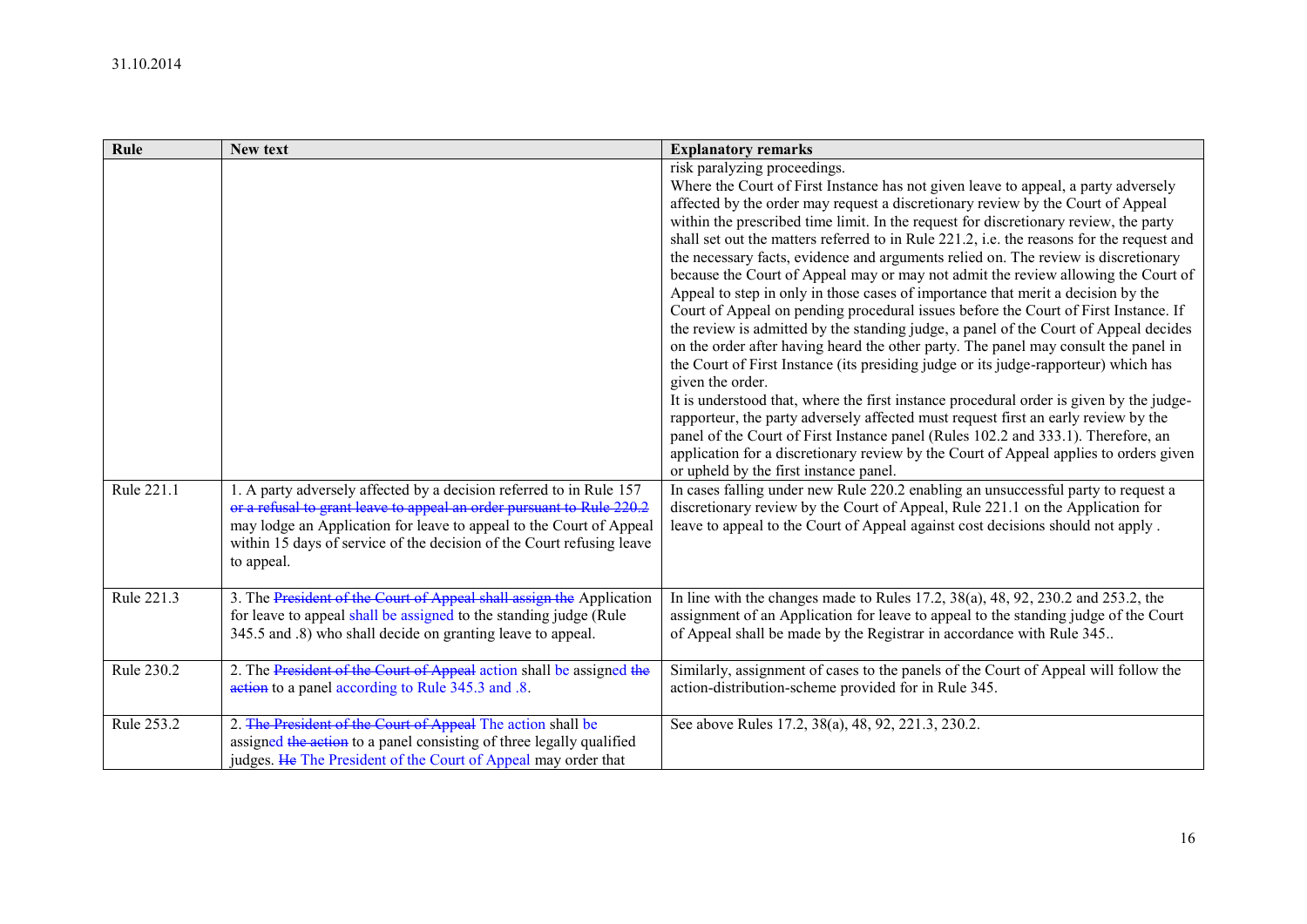| Rule                | New text                                                                                                                                                                                                                                                                                                                                                                                                                                                                                                                                                                                                                                                                                                                                                                                                                                                                                                                                                                                                                                                                                           | <b>Explanatory remarks</b>                                                                                                                                                                                                                                                                                                                                                                                                                                                                                                                                                                                                                                                                                                                                  |
|---------------------|----------------------------------------------------------------------------------------------------------------------------------------------------------------------------------------------------------------------------------------------------------------------------------------------------------------------------------------------------------------------------------------------------------------------------------------------------------------------------------------------------------------------------------------------------------------------------------------------------------------------------------------------------------------------------------------------------------------------------------------------------------------------------------------------------------------------------------------------------------------------------------------------------------------------------------------------------------------------------------------------------------------------------------------------------------------------------------------------------|-------------------------------------------------------------------------------------------------------------------------------------------------------------------------------------------------------------------------------------------------------------------------------------------------------------------------------------------------------------------------------------------------------------------------------------------------------------------------------------------------------------------------------------------------------------------------------------------------------------------------------------------------------------------------------------------------------------------------------------------------------------|
|                     | judges of the Court who participated in taking the decision to be<br>reviewed shall not sit on the panel.                                                                                                                                                                                                                                                                                                                                                                                                                                                                                                                                                                                                                                                                                                                                                                                                                                                                                                                                                                                          |                                                                                                                                                                                                                                                                                                                                                                                                                                                                                                                                                                                                                                                                                                                                                             |
| Rule 254.1(a)       | 1. After hearing the parties the panel may make:<br>(a) a decision to reject the Application for rehearing as not<br>allowable; such a decision shall be by a majority vote of the judges<br>on the panel. It need not contain any reasons:                                                                                                                                                                                                                                                                                                                                                                                                                                                                                                                                                                                                                                                                                                                                                                                                                                                        | In accordance with Article 77 UPCA, decisions and orders shall be reasoned; this<br>should also apply to a decision to reject an Application for rehearing.                                                                                                                                                                                                                                                                                                                                                                                                                                                                                                                                                                                                 |
| Rule 262<br>Heading | Public access to the register                                                                                                                                                                                                                                                                                                                                                                                                                                                                                                                                                                                                                                                                                                                                                                                                                                                                                                                                                                                                                                                                      | The new heading expresses that the focus of Rule 262 is on public access to the<br>register.                                                                                                                                                                                                                                                                                                                                                                                                                                                                                                                                                                                                                                                                |
| Rule 262.1          | 1. Without prejudice to Articles 58 and $60(1)$ of the Agreement and<br>subject to Rule 190.1, Rule 194.5, Rule 196.1, Rule 197.4, Rule<br>199.1, Rule 207.6, Rule 209.4, Rule 315.2 and Rule 365.2, written<br>pleadings, written evidence, decisions and orders lodged at or made<br>by the Court and recorded by the Registry shall be made available<br>to the public for on line consultation, unless a party has requesteds<br>that certain information be kept confidential and provided specific<br>reasons for such confidentiality. The Registrar shall ensure that<br>information subject of such a request shall not be made available<br>pending an Application pursuant to Rule 262.2. Where a party<br>requests that parts of written pleadings or written evidence shall be<br>kept confidential, he shall also provide copies of the said<br>documents with the relevant parts redacted when making the<br>request. the Court makes such an order. Written pleadings and<br>written evidence shall not be made available for public access until<br>14 days after they are lodged | The references which have been added at the beginning of Rule 262.1 ensure that<br>specific provisions on confidentiality both in the UPCA and in the Rules of<br>Procedure remain outside the scope of the new scheme laid down in Rule 262.1,<br>which is as follows:<br>- as a general rule, written pleadings and written evidence lodged by the parties as<br>well as decisions and orders of the Court shall be public, if specific rules for<br>confidentiality do not apply;<br>- where a party requests that certain information be kept confidential, that<br>information shall be excluded from public access by the Registrar; the party shall<br>provide specific reasons for its request as well as redacted copies of the relevant<br>parts. |
| Rule 262.2          | 2. A party member of the public may lodge an Application with the<br>Court for an order that <b>eertain</b> any information excluded from<br>public access pursuant to Rule 262.1 may be made available to the<br>applicant.should be excluded from public access or restricted to<br>certain named persons on the grounds set out in and in accordance<br>with Article 58 of the Agreement.                                                                                                                                                                                                                                                                                                                                                                                                                                                                                                                                                                                                                                                                                                       | New Rule 262.2 provides that a member of the public wishing to have access to<br>information which has been excluded from public access may lodge an Application<br>that the excluded information be made available to it. Only in this case the Court<br>will have to make a decision on the confidentiality issue.                                                                                                                                                                                                                                                                                                                                                                                                                                        |
| Rule 262.3          | 3. The $*$ Application shall contain:<br>(a) details of the information alleged to be confidential, so far as                                                                                                                                                                                                                                                                                                                                                                                                                                                                                                                                                                                                                                                                                                                                                                                                                                                                                                                                                                                      | New Rule 262.3 lays down the requirements relating to the contents of the<br>Application that excluded information be made available. The member of the public                                                                                                                                                                                                                                                                                                                                                                                                                                                                                                                                                                                              |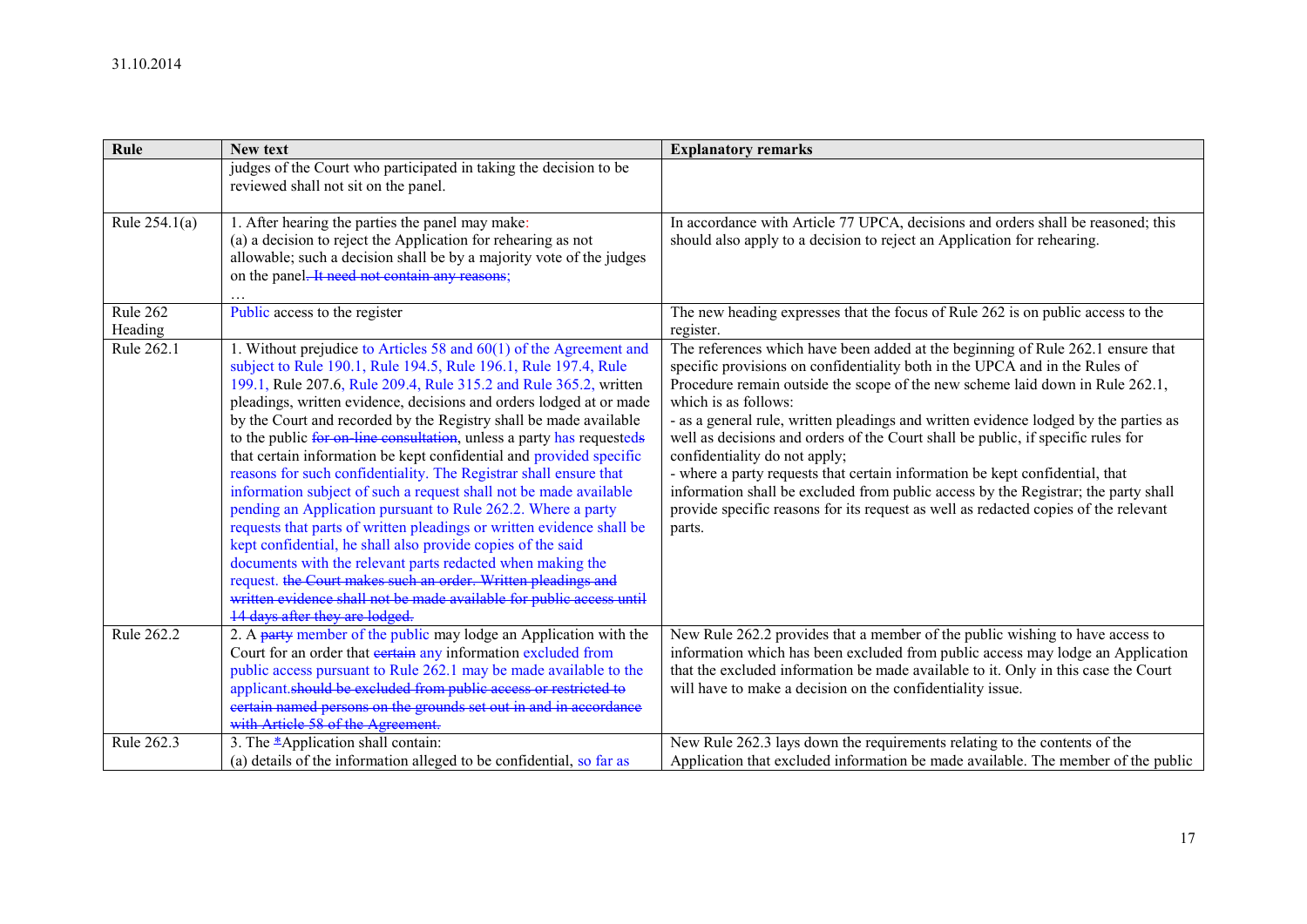| Rule                        | New text                                                                                                                                                        | <b>Explanatory remarks</b>                                                                                                                                                                                                                                                                                                                                                                                                |
|-----------------------------|-----------------------------------------------------------------------------------------------------------------------------------------------------------------|---------------------------------------------------------------------------------------------------------------------------------------------------------------------------------------------------------------------------------------------------------------------------------------------------------------------------------------------------------------------------------------------------------------------------|
|                             | possible or otherwise to be restricted;                                                                                                                         | shall in particular set out the reasons why confidentiality should not be accepted                                                                                                                                                                                                                                                                                                                                        |
|                             | (b) the grounds upon which the applicant believes the reasons for                                                                                               | (Rule $262.3(b)$ ) and the purpose for which the information is needed                                                                                                                                                                                                                                                                                                                                                    |
|                             | confidentiality should not be acceptedelaims the information should                                                                                             | (Rule $262.3(c)$ ).                                                                                                                                                                                                                                                                                                                                                                                                       |
|                             | be restricted; and                                                                                                                                              |                                                                                                                                                                                                                                                                                                                                                                                                                           |
|                             | (c) the purpose for which the information is needed details of the                                                                                              |                                                                                                                                                                                                                                                                                                                                                                                                                           |
|                             | persons to be prohibited from access to the information or                                                                                                      |                                                                                                                                                                                                                                                                                                                                                                                                                           |
|                             | conversely to be allowed access                                                                                                                                 |                                                                                                                                                                                                                                                                                                                                                                                                                           |
| Rule 262.4                  | 4. The Court shall invite written comments from any other party the                                                                                             | The change to Rule 262.4 clarifies that the Court shall offer the parties the                                                                                                                                                                                                                                                                                                                                             |
|                             | parties prior to making any order.                                                                                                                              | opportunity to comment on the Application described in Rule 262.2 and .3.                                                                                                                                                                                                                                                                                                                                                 |
| Rule 262.5                  | 5. The Court shall allow the Application unless legitimate reasons                                                                                              | New Rule 262.5 provides that the Court shall allow access to the excluded                                                                                                                                                                                                                                                                                                                                                 |
|                             | given by the party concerned for the confidentiality of the                                                                                                     | information. This shall not be the case where the party concerned can provide                                                                                                                                                                                                                                                                                                                                             |
|                             | information clearly outweigh the interest of the applicant to access                                                                                            | legitimate reasons for the confidentiality which clearly outweigh the interest of the                                                                                                                                                                                                                                                                                                                                     |
|                             | such information. Pending a decision of the Court on the                                                                                                        | member of the public to gain access.                                                                                                                                                                                                                                                                                                                                                                                      |
|                             | Application the information alleged to be confidential shall not be                                                                                             |                                                                                                                                                                                                                                                                                                                                                                                                                           |
|                             | accessible on the register.                                                                                                                                     |                                                                                                                                                                                                                                                                                                                                                                                                                           |
| Rule 266.5                  | 5. The Court may stay the proceedings. Where it does not stay<br>proceedings, it shall not give judgement until the CJEU has given a<br>ruling on the question. | This change ensures compliance with EU-law and Article 38(2) UPC Statute. The<br>express possibility not to stay proceedings ("Unless otherwise decided by the<br>Court") has been deleted. However, under Article 267 TFEU, a stay of the entire<br>proceedings is not compulsory. Therefore, the new wording of Rule 266.5 clarifies<br>that the UPC cannot give its judgement before the CJEU has ruled on the request |
|                             |                                                                                                                                                                 | and that the UPC is not forced to automatically cease activities and stay its                                                                                                                                                                                                                                                                                                                                             |
|                             |                                                                                                                                                                 | proceedings as soon as a request is sent to the CJEU.                                                                                                                                                                                                                                                                                                                                                                     |
| Rule 267, $2nd$<br>sentence | Where an action for damages has been brought against a<br>Contracting Member State pursuant to Article 22 of the Agreement                                      | There could be instances where a national authority hearing an action for damages<br>under Article 22 UPCA could usefully be informed by the President of the Court of                                                                                                                                                                                                                                                    |
|                             | the President of the Court of Appeal, shall as soon as practicable                                                                                              | Appeal of particular circumstances of relevance for the action for damages brought                                                                                                                                                                                                                                                                                                                                        |
|                             | following a request from the competent authority in the Contracting                                                                                             | before the national authority. In addition to transmittal of pleadings, evidence,                                                                                                                                                                                                                                                                                                                                         |
|                             | Member State, provide the competent authority with copies of all                                                                                                | decisions and orders, the change to Rule $267$ , $2nd$ sentence, ensures that the                                                                                                                                                                                                                                                                                                                                         |
|                             | pleadings, evidence, decisions and orders available to the Court in                                                                                             | President of the Court of Appeal shall have an opportunity to comment in such                                                                                                                                                                                                                                                                                                                                             |
|                             | its proceedings that are relevant to the action for damages. The                                                                                                | cases.                                                                                                                                                                                                                                                                                                                                                                                                                    |
|                             | President of the Court of Appeal shall have an opportunity to                                                                                                   |                                                                                                                                                                                                                                                                                                                                                                                                                           |
|                             | comment.                                                                                                                                                        |                                                                                                                                                                                                                                                                                                                                                                                                                           |
|                             |                                                                                                                                                                 |                                                                                                                                                                                                                                                                                                                                                                                                                           |
| Heading of                  | SERVICE WITHIN THE CONTRACTING MEMBER STATES                                                                                                                    | The Heading of Part 5, Chapter 2 has been changed to better reflect the contents of                                                                                                                                                                                                                                                                                                                                       |
| Section 1 in                | OR BY AGREEMENT                                                                                                                                                 | the Chapter.                                                                                                                                                                                                                                                                                                                                                                                                              |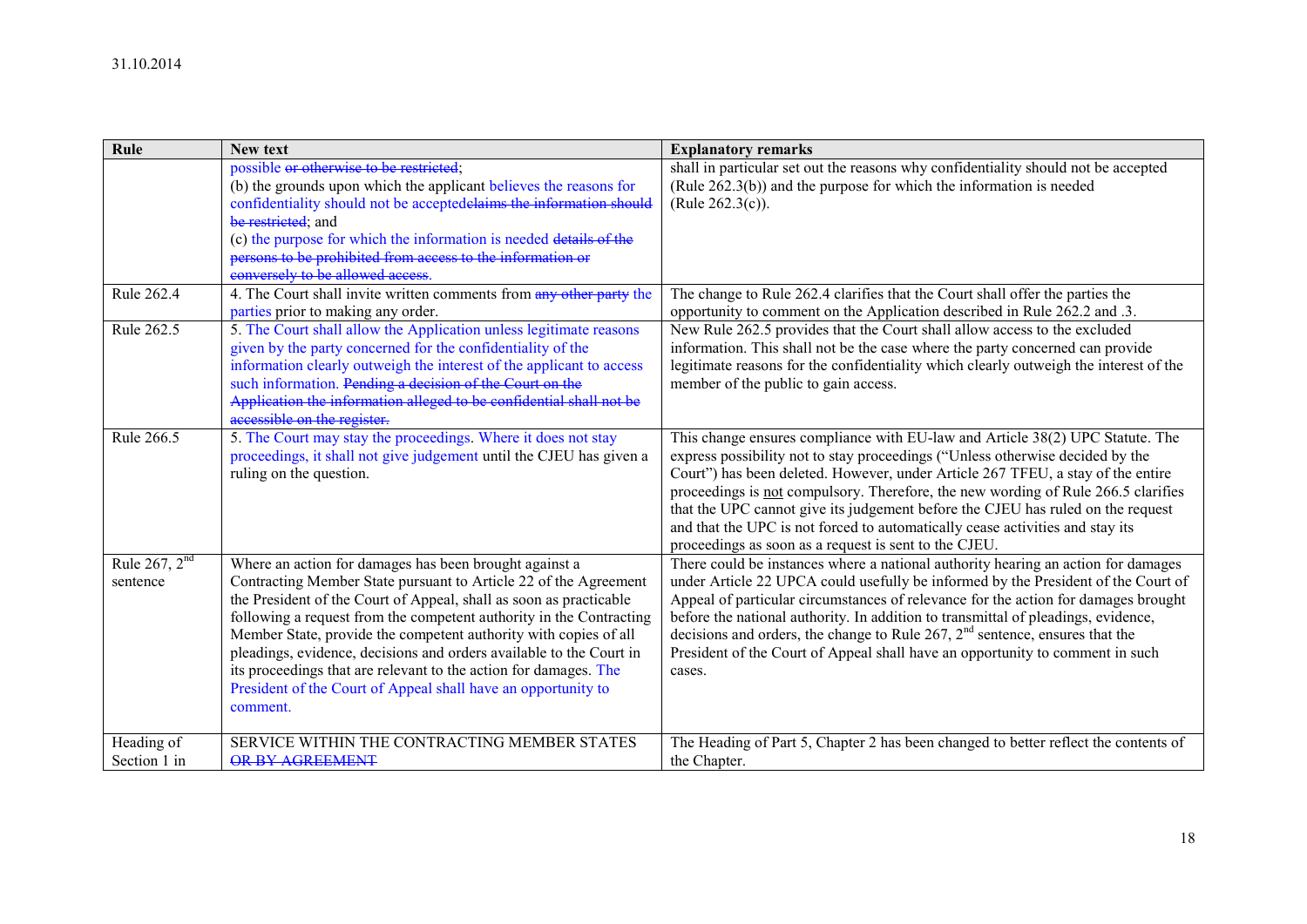| Rule                         | New text                                                                                                                                                                                                                                                                                                                                                                                                                                                                                                                                                                                                               | <b>Explanatory remarks</b>                                                                                                                                                                                                                                                                                                                                                                                                                                                                                                                                                                                                                                                                                                                                                                                                                                                        |
|------------------------------|------------------------------------------------------------------------------------------------------------------------------------------------------------------------------------------------------------------------------------------------------------------------------------------------------------------------------------------------------------------------------------------------------------------------------------------------------------------------------------------------------------------------------------------------------------------------------------------------------------------------|-----------------------------------------------------------------------------------------------------------------------------------------------------------------------------------------------------------------------------------------------------------------------------------------------------------------------------------------------------------------------------------------------------------------------------------------------------------------------------------------------------------------------------------------------------------------------------------------------------------------------------------------------------------------------------------------------------------------------------------------------------------------------------------------------------------------------------------------------------------------------------------|
| Part 5, Chapter              |                                                                                                                                                                                                                                                                                                                                                                                                                                                                                                                                                                                                                        |                                                                                                                                                                                                                                                                                                                                                                                                                                                                                                                                                                                                                                                                                                                                                                                                                                                                                   |
| Rule 270.1                   | . The rules for service of the Statement of claim the rules set out<br>in this Section and the Regulation (EC) No 1393/2007 on the<br>service in the Member States of judicial and extrajudicial<br>documents in civil and commercial matters ("the EU Service<br>Regulation") shall apply. whenever the defendant has provided an<br>electronic address for the purpose of service of the proceedings<br>under Rule 271.1 or .2 or has an address for service for the purpose<br>of any one of the modes of service here provided within the<br>territory of any of the Contracting Member States.                    | New Rule 270.1 clarifies that Regulation 1393/2007/EC on the service in the MS of<br>judicial and extrajudicial documents in civil or commercial matters ("EU Service<br>Regulation") is applicable to the service of documents also within the Contracting<br>MS, alongside the Rules in the UPC's Rules of Procedure. While the Rules of<br>Procedure may establish a system of service of documents which "expedite or<br>further simplify" the service mechanisms in the Service Regulation (see Article<br>20(2) EU Service Regulation), certain fundamental rights of the parties under Union<br>law which are connected to service of documents must nevertheless always be<br>respected (in particular the rights of parties under Articles 8, 9 and 19 EU Service<br>Regulation). This application of the EU service Regulation leads to several changes<br>in Rule 271. |
| Rule 270.2<br>$\text{(old)}$ | A Statement of claim, irrespective of where it is lodged, may be<br>served in the manner here provided on a defendant in the territory<br>of any of the Contracting Member States.                                                                                                                                                                                                                                                                                                                                                                                                                                     | This provision is superfluous and has been deleted.                                                                                                                                                                                                                                                                                                                                                                                                                                                                                                                                                                                                                                                                                                                                                                                                                               |
| Rule 271.1                   | 1. The Registry may serve the Statement of claim on the defendant<br>at an electronic address which the defendant has provided for the<br>purpose of service in the proceedings and shall inform the<br>defendant of the rights under Rule 271.7 provided that the service is<br>effected using appropriately high technical standards guaranteeing<br>(a) the identity of the sender<br>(b) the safe transmission and<br>(c) the possibility for the addressee to take notice of the documents.<br>A list of secure identification and transmission standards is<br>contained in Annex [X] of the Rules of Procedure. | New Rule 271.1 defines service at an electronic address by referring to a set of<br>"appropriately high technical standards" to be included in an Annex of the Rules of<br>Procedure. These standards will in particular guarantee the identity of the sender,<br>the safe transmission and the possibility for the addressee to take notice of the<br>documents. According to Article 44 UPCA, the Court shall make best use of<br>electronic procedures. Where possible, the service shall therefore be effected by<br>secure electronic means.<br>The duty of the Registry to inform the defendant of his rights to refuse service has<br>been deleted from Rule 271.1 and is now provided for in Rule 271.7.                                                                                                                                                                  |
| Rule 271.2                   | 2. The Registry may, under the conditions of paragraph $1(a)$ to $(c)$<br>serve the Statement of claim where:<br>(a) the defendant has provided the electronic address of a<br>representative as an address at which the defendant may be served<br>with the Statement of Claim; or                                                                                                                                                                                                                                                                                                                                    | New Rule 271.2 refers to the technical standards mentioned in Rule $271.1(a)$ to (c)<br>when the Statement of claim is served at an electronic address of the defendant's<br>representative.                                                                                                                                                                                                                                                                                                                                                                                                                                                                                                                                                                                                                                                                                      |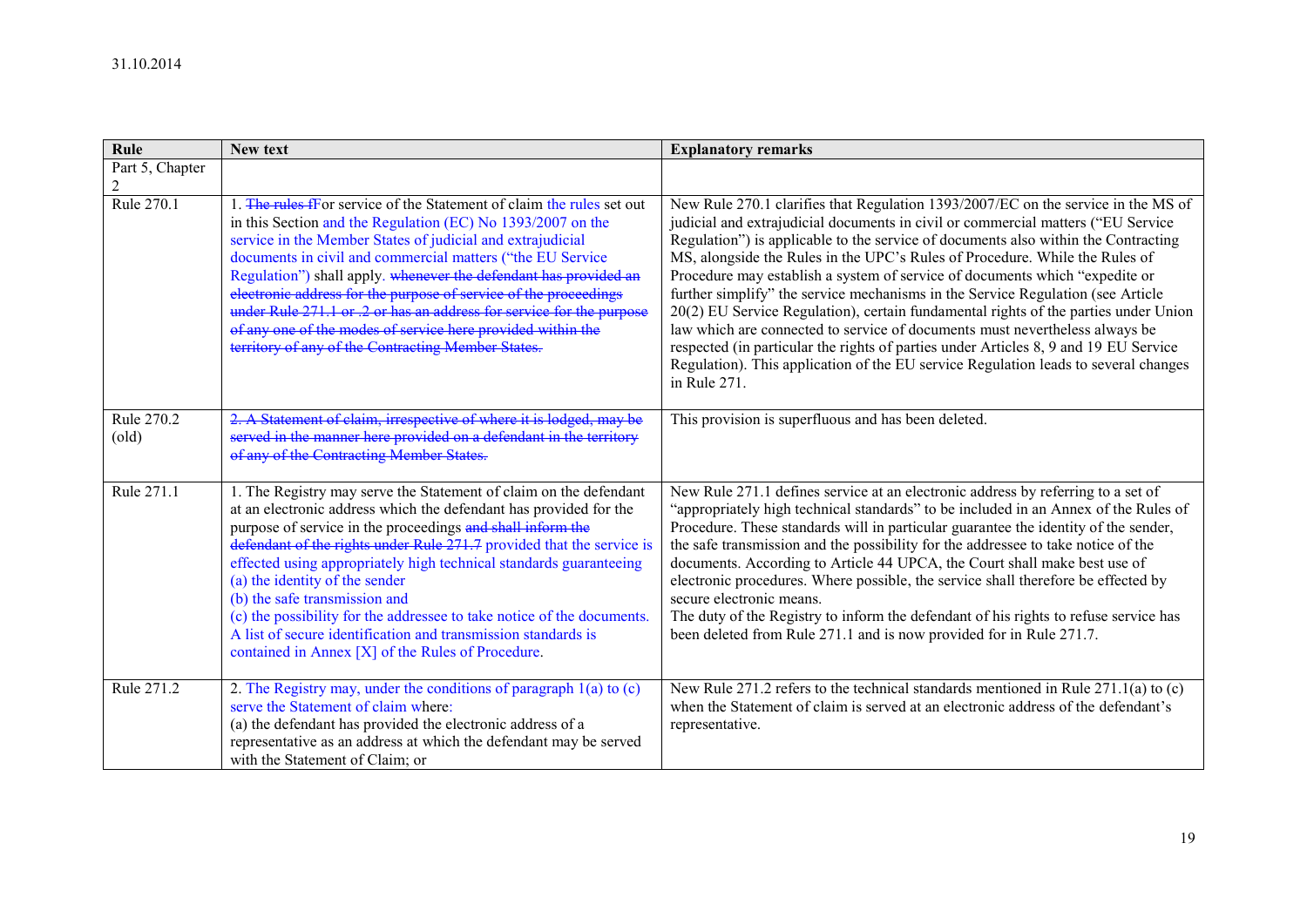| Rule            | New text                                                                                                                                                                                                                                                                                                                                                                                                                                                                                                                                                                                                                                                       | <b>Explanatory remarks</b>                                                                                                                                                                                                                                                                                                                                                                                                                                                                                                                                                                                                                                                                                                                                                                                                                                                  |
|-----------------|----------------------------------------------------------------------------------------------------------------------------------------------------------------------------------------------------------------------------------------------------------------------------------------------------------------------------------------------------------------------------------------------------------------------------------------------------------------------------------------------------------------------------------------------------------------------------------------------------------------------------------------------------------------|-----------------------------------------------------------------------------------------------------------------------------------------------------------------------------------------------------------------------------------------------------------------------------------------------------------------------------------------------------------------------------------------------------------------------------------------------------------------------------------------------------------------------------------------------------------------------------------------------------------------------------------------------------------------------------------------------------------------------------------------------------------------------------------------------------------------------------------------------------------------------------|
|                 | (b) a representative acting for the defendant has notified the<br>Registry or the claimant that he accepts service of the Statement of<br>Claim on behalf of the defendant at an electronic address<br>the Registry may serve the Statement of Claim at the electronic<br>address of that representative.                                                                                                                                                                                                                                                                                                                                                      |                                                                                                                                                                                                                                                                                                                                                                                                                                                                                                                                                                                                                                                                                                                                                                                                                                                                             |
| Rule 271.4      | 4. Where service by means of electronic communication cannot be<br>effected, the Registry shall serve the Statement of claim on the<br>defendant by:<br>(a) any other method foreseen in the EU Service Regulation, in<br>particular by registered letter according to Article 14 of that<br>regulation with advice of delivery;<br>(b) fax provided that the requirements of paragraph 1 (a) to (c) are<br>observed; or<br>(c) where service in accordance with paragraphs $4(a)$ and $4(b)$ could<br>not be effected any method permitted by the law of the EU Member<br>State where service is to be effected or authorised by the Court<br>under Rule 275. | Where the service cannot be effected electronically, new Rule 271.4(a) refers more<br>broadly to "any other method" of service (other than electronic) as foreseen in the<br>EU Service Regulation. The most common other method is expressly mentioned:<br>registered letter with advice of delivery as referred to in Article 14 of the EU<br>Service Regulation. In addition, as an alternative, service by fax is provided for in<br>Rule 271.4(b) if the technical standards applicable to electronic transmission are<br>complied with.<br>Finally, as a last resort – where service could not be effected by registered letter or<br>by $\text{fax}$ – new Rule 271.4(c) provides that service may be effected either by any<br>method permitted by the law of the EU MS where service is to be effected or by any<br>method authorised by the Court under Rule 275. |
| Rule $271.5(a)$ | 5. Service under Rule 271.4(a) shall be effected at the following<br>place:<br>(a) where the defendant is a company or other legal person, at its<br>statutory seat, central administration or principal place of business<br>within the Contracting Member States or at any place within the<br>Contracting Member States where the company or other legal<br>person has a permanent or temporary place of business;                                                                                                                                                                                                                                          | This change to Rule 271.5(a) clarifies that service on a defendant can be effected at<br>any place within the Contracting MS where the company or legal person has a place<br>of business – whether permanent or temporary place – allowing in particular service<br>at trade fairs.                                                                                                                                                                                                                                                                                                                                                                                                                                                                                                                                                                                        |
| Rule 271.6(b)   | 6. Subject to Rule 272.2 and Rule 272.3, a Statement of claim<br>served in accordance with paragraphs 1 to 5 is deemed to be served<br>on the defendant:<br>(b) where service takes place by registered letter with advice of<br>delivery such letter shall be deemed to be served on the addressee<br>on the tenth day following posting unless it has failed to reach the                                                                                                                                                                                                                                                                                    | This change clarifies that where service is effected by registered letter and the<br>advice of delivery has not been returned a fiction that the letter has been served on<br>the addressee is not justified.<br>In addition, a reference to Rule 271.7 has been inserted to clarify that service is not<br>deemed effective when the defendant is entitled to refuse service according to<br>Article 8 of the EU Service Directive.                                                                                                                                                                                                                                                                                                                                                                                                                                        |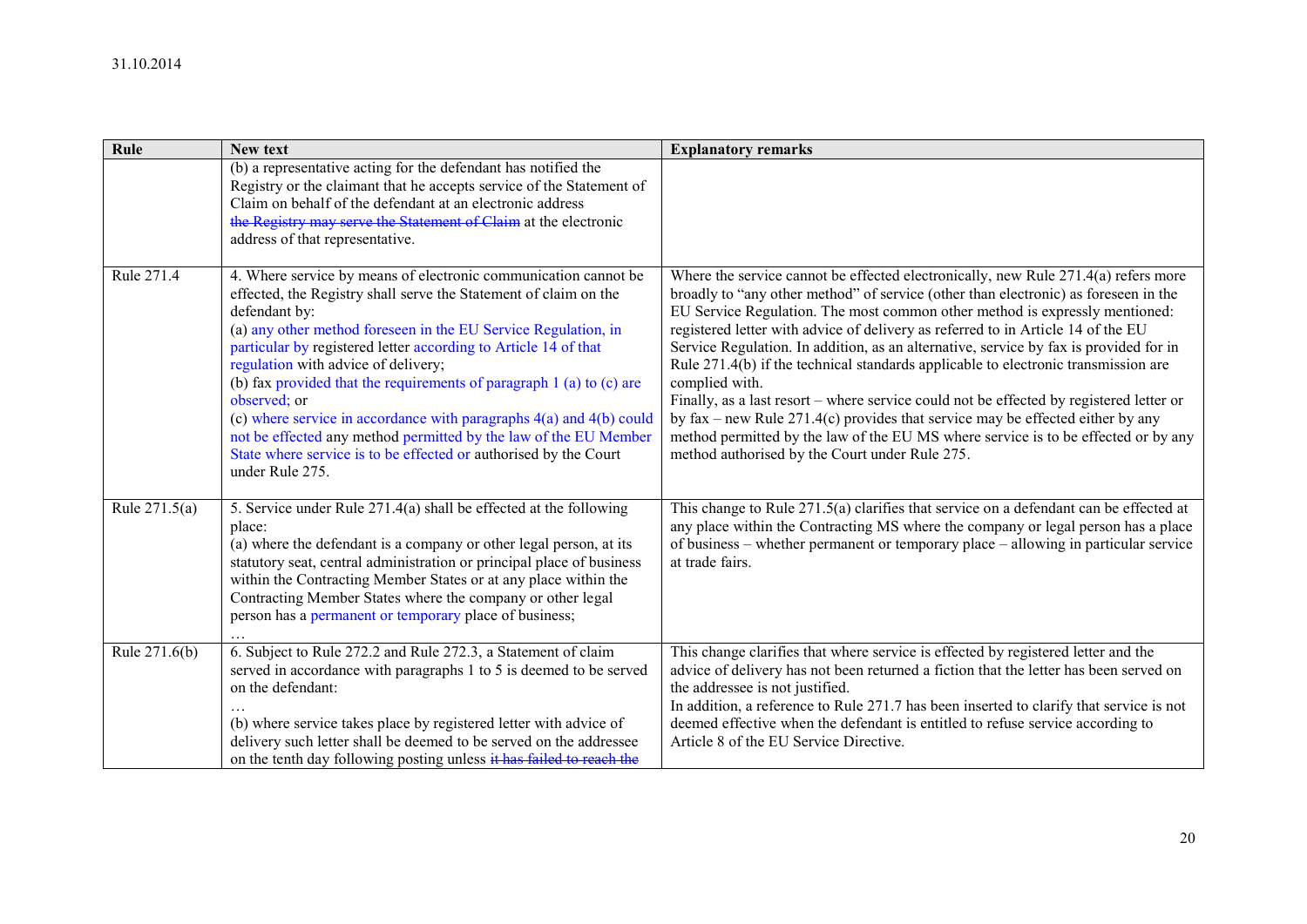| Rule       | New text                                                                                                                                                                                                                                                                                                                                                                                                                                                                                                                                                                                                                                                                                                                                                                                                                                                                                                                                                                                                                                                                                                                                                                                                                       | <b>Explanatory remarks</b>                                                                                                                                                                                                                                                                                                                                                                                                                                                                                                                                                                                                                                                                                       |
|------------|--------------------------------------------------------------------------------------------------------------------------------------------------------------------------------------------------------------------------------------------------------------------------------------------------------------------------------------------------------------------------------------------------------------------------------------------------------------------------------------------------------------------------------------------------------------------------------------------------------------------------------------------------------------------------------------------------------------------------------------------------------------------------------------------------------------------------------------------------------------------------------------------------------------------------------------------------------------------------------------------------------------------------------------------------------------------------------------------------------------------------------------------------------------------------------------------------------------------------------|------------------------------------------------------------------------------------------------------------------------------------------------------------------------------------------------------------------------------------------------------------------------------------------------------------------------------------------------------------------------------------------------------------------------------------------------------------------------------------------------------------------------------------------------------------------------------------------------------------------------------------------------------------------------------------------------------------------|
|            | addressee, or the advice of delivery has not been returned or has in<br>fact reached him on a later date. Such service shall, except where<br>paragraph 7 applies, be deemed effective even if acceptance of the<br>letter has been refused.                                                                                                                                                                                                                                                                                                                                                                                                                                                                                                                                                                                                                                                                                                                                                                                                                                                                                                                                                                                   |                                                                                                                                                                                                                                                                                                                                                                                                                                                                                                                                                                                                                                                                                                                  |
| Rule 271.7 | 7. Where the defendant would be is entitled to refuse service $\frac{1}{2}$<br>according to Article 8 of the EU Service Regulation (EC) No<br>1393/2007 on the service in the Member States of judicial and<br>extrajudicial documents in civil or commercial matters ("the EU<br>Service Regulation") were applicable and where he has notified the<br>refusal to the Register within one week of the attempted service<br>together with an indication of the language $(s)$ he understands, the<br>Registry shall inform the claimant. The claimant shall provide to<br>the Registry translations of at least the Statement of claim and the<br>information required in Rule $13.1(a)$ to (p) in a language provided<br>for by Article $8(1)(a)$ or (b) of the EU Service Regulation. The<br>Statement of claim shall not be deemed served in accordance with<br>this Chapter, and time limits shall not run, until service of said<br>translations by the Registry upon the defendant in accordance with<br>these Rules. For the determination of the date of service<br>Articles 8(3) and 9 of the EU Service Regulation apply.<br>When serving the Statement of claim the defendant shall be<br>informed of these rights. | In Rule 271.7, a new formulation at the outset clarifies that the EU-Service<br>Regulation is applicable. The defendant may in some cases have a right to refuse<br>service as provided for in Article 8 of the EU Service Regulation (e.g. missing<br>translation). Importantly for the claimant, Rule 217.7, 4 <sup>th</sup> sentence, ensures that the<br>claimant may benefit from the date on which the service was effected (even without<br>the necessary translation), so that e.g. limitation periods may be interrupted. Finally,<br>the Registry's duty to inform the defendant of his rights under Article 8 of the EU<br>Service Regulation is now provided for in the last sentence of Rule 217.7. |
| Rule 286.1 | 1. A representative pursuant to Article 48(1) of the Agreement shall<br>lodge at the Registry a certificate that he is a lawyer authorised to<br>practise before a court of an Contracting EU Member State. A<br>lawyer within the meaning of Article $48(1)$ of the Agreement is a<br>person who is authorised to pursue professional activities under a<br>title referred to in Article 1 of Directive 98/5/EC and by way of<br>exception a person with equivalent legal professional qualifications<br>who, owing to national rules, is permitted to practice in patent<br>infringement and invalidity litigation but not under such title. In<br>subsequent actions the representative may refer to the certificate                                                                                                                                                                                                                                                                                                                                                                                                                                                                                                        | In Rule 286.1, $1st$ sentence, the addition of "EU" clarifies that also lawyers<br>authorised to practice before courts of EU MS which are not – or not yet –<br>Contracting MS to the UPCA may lodge the certificate.<br>In Rule 286.1, $2nd$ sentence, the term "lawyer" is defined by a reference to<br>Directive 98/5/EC. The amendment also addresses a specific situation in Sweden<br>and Finland: a further specific category of other persons is defined by way of<br>exception, whereby emphasis is on<br>the equivalence of their "legal professional qualifications" to lawyers;<br>$\bullet$<br>national rules which permit that these persons practice in patent infringement<br>$\bullet$         |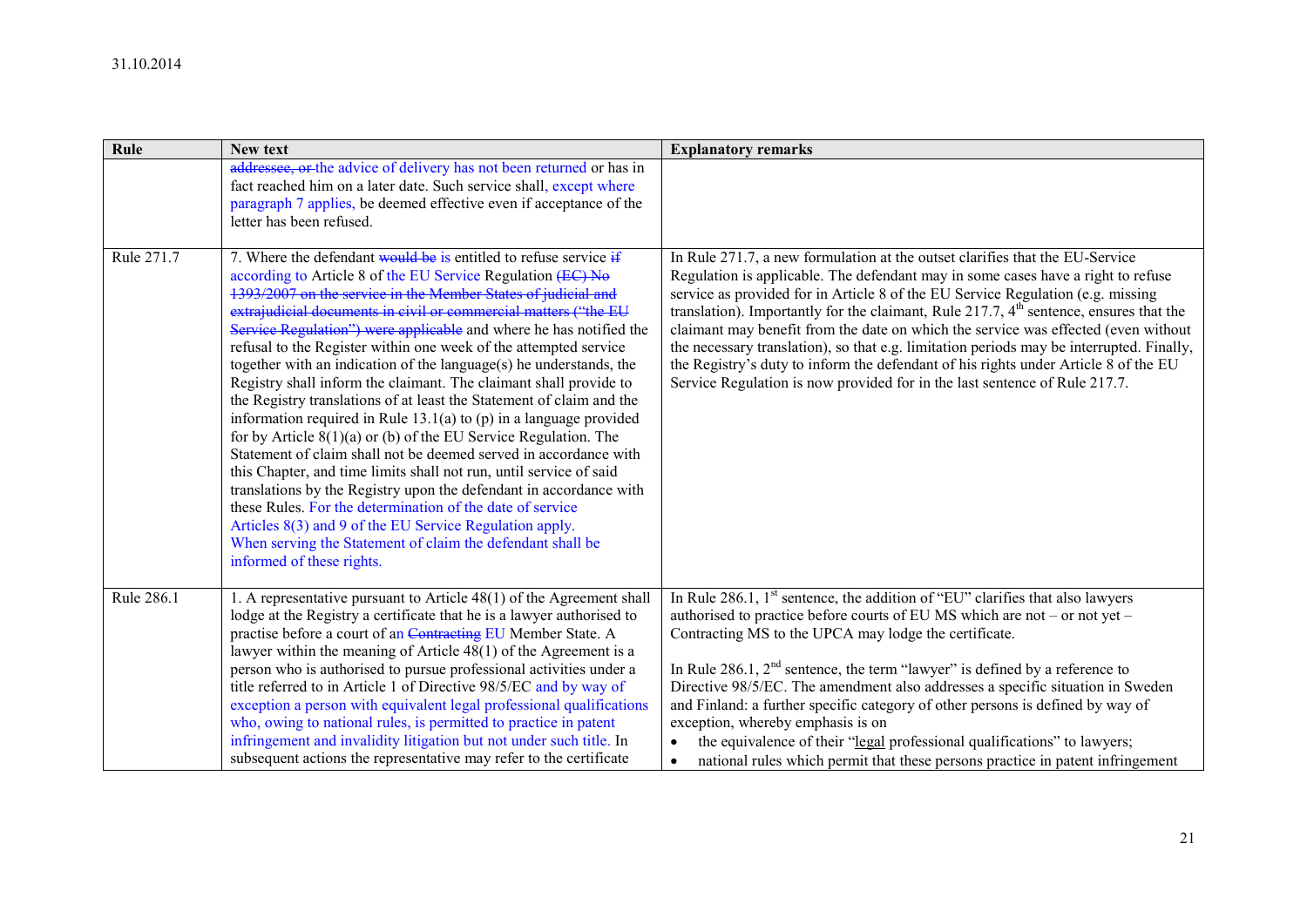| Rule       | New text                                                                                                                                                                                                                                                                                                                                                                                                                                                                                                                                                                                                                                                                            | <b>Explanatory remarks</b>                                                                                                                                                                     |
|------------|-------------------------------------------------------------------------------------------------------------------------------------------------------------------------------------------------------------------------------------------------------------------------------------------------------------------------------------------------------------------------------------------------------------------------------------------------------------------------------------------------------------------------------------------------------------------------------------------------------------------------------------------------------------------------------------|------------------------------------------------------------------------------------------------------------------------------------------------------------------------------------------------|
|            | previously lodged.                                                                                                                                                                                                                                                                                                                                                                                                                                                                                                                                                                                                                                                                  | and invalidity litigation like any other lawyer but not under the title governed<br>by the directive.<br>These additional persons should fall under Article 48(1) UPCA. The distinction        |
|            |                                                                                                                                                                                                                                                                                                                                                                                                                                                                                                                                                                                                                                                                                     | between lawyers under Article 48(1) UPCA, Rule 286.1, and European patent<br>attorneys with appropriate qualifications under Article 48(2) UPCA, Rule 286.2,<br>remains untouched.             |
| Rule 287.1 | 1. Where a client seeks advice from a lawyer or a patent attorney he<br>has instructed in a professional capacity, whether in connection<br>with proceedings before the Court or otherwise, then any<br>confidential communication (whether written or oral) between them<br>relating to the seeking or the provision of that advice is privileged<br>from disclosure, whilst it remains confidential, in any proceedings<br>before the Court or in arbitration or mediation proceedings before<br>the Centre.                                                                                                                                                                      | This change clarifies that lawyers and patent attorneys advising a client may enjoy<br>an attorney-client privilege.                                                                           |
| Rule 287.2 | 2. This privilege applies also to communications between a client<br>and a lawyer or patent attorney employed by the client and<br>instructed to act in a professional capacity, whether in connection<br>with proceedings before the Court or otherwise and a client and a<br>patent attorney (including a patent attorney employed by the client)<br>who is instructed in his professional capacity to advise on patent<br>matters.                                                                                                                                                                                                                                               | The wording of Rule 287.2 has been aligned with the wording of Rule 287.1, to<br>clarify that privilege extends to lawyers and patent attorneys employed by a client.                          |
| Rule 287.6 | 6. For the purpose of Rules 287 and 288<br>(a) the expressions "lawyer" shall mean a person as defined in Rule<br>286.1 and any other person who is qualified to practise as a lawyer<br>and to give legal advice under the law of the state where he<br>practises and who is professionally instructed to give such advice.<br>(b) the expression "patent attorney" shall mean include a person<br>who is recognised as eligible to give advice under the law of the<br>state where he practises in relation to the protection of any<br>invention or to the prosecution or litigation of any patent or patent<br>application and is professionally consulted to give such advice. | This change simply divides in sub-paragraphs (a) and (b) the definitions of "lawyer"<br>and "patent attorney" and clarifies that the definitions are also of relevance for<br><b>Rule 288.</b> |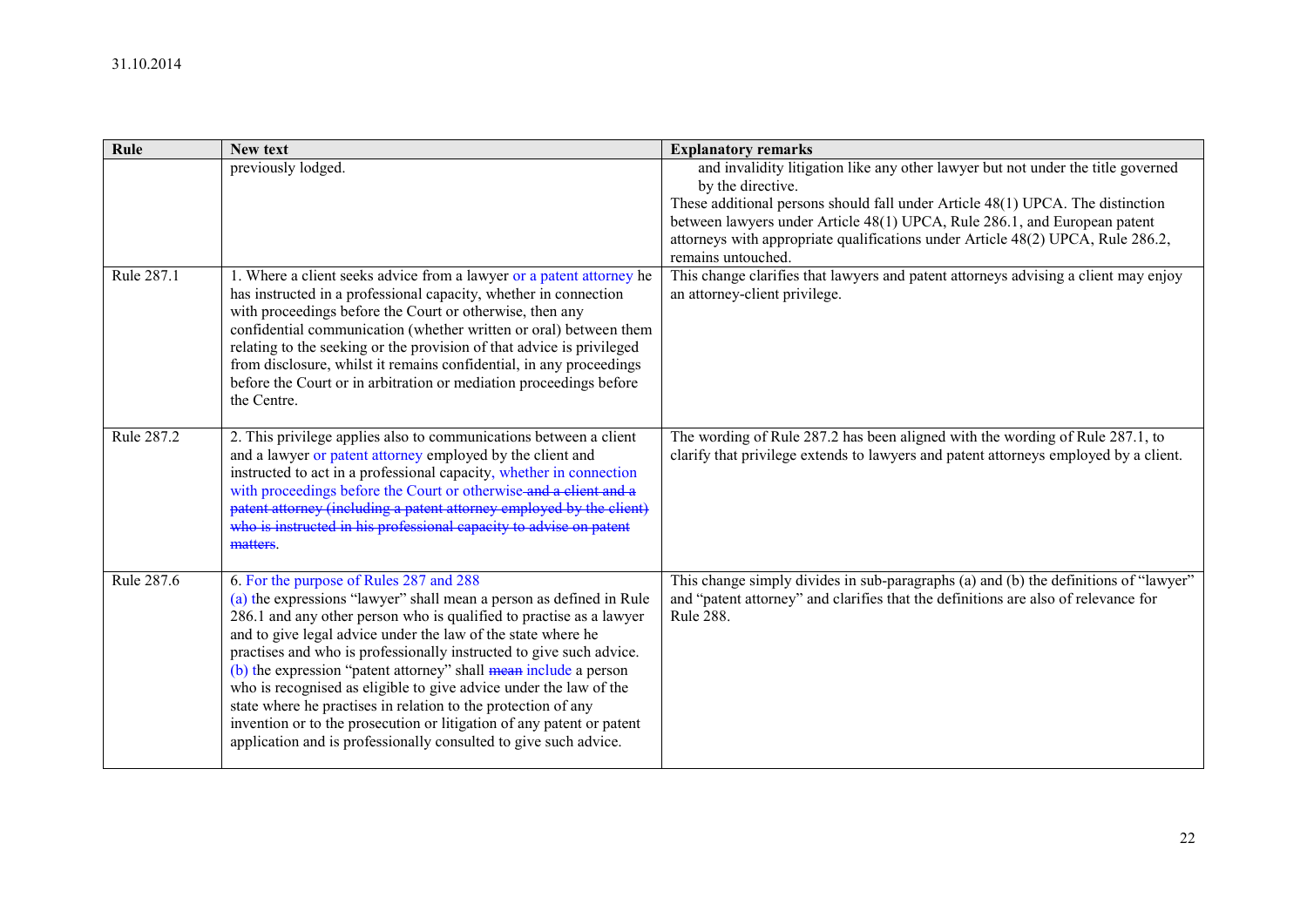| Rule          | <b>New text</b>                                                                                                                                                                                                                                                                                                                                                                                                                                                                                                                                                                                                                                                                                                                                                     | <b>Explanatory remarks</b>                                                                                                                                                                                                                                                                                                                                                  |
|---------------|---------------------------------------------------------------------------------------------------------------------------------------------------------------------------------------------------------------------------------------------------------------------------------------------------------------------------------------------------------------------------------------------------------------------------------------------------------------------------------------------------------------------------------------------------------------------------------------------------------------------------------------------------------------------------------------------------------------------------------------------------------------------|-----------------------------------------------------------------------------------------------------------------------------------------------------------------------------------------------------------------------------------------------------------------------------------------------------------------------------------------------------------------------------|
| Rule 287.7    | 7. The expression "patent attorney" shall also include a professional<br>representative before the European Patent Office pursuant to<br>Article 134(1) European Patent Convention.                                                                                                                                                                                                                                                                                                                                                                                                                                                                                                                                                                                 | As it is Article 134(1) EPC which contains the basic delimitation of the group of<br>persons concerned ("whose names appear on a list maintained  by the EPO"), the<br>broad reference to Article 134 EPC is made more specific by a reference to<br>paragraph 1 of Article 134 EPC.                                                                                        |
| Rule 292.1    | 1. For the purposes of Article 48(4) of the Agreement, the term<br>"patent attorneys" assisting a representative referred to in<br>Article 48(1) and/or Article 48(2) of the Agreement shall mean<br>persons meeting the requirements of Rule $287.6(b)$ or Rule 287.7<br>and practising in a Contracting Member State.                                                                                                                                                                                                                                                                                                                                                                                                                                             | This change is consequential to the change to Rule 287.6.                                                                                                                                                                                                                                                                                                                   |
| Rule $295(i)$ | The Court may stay proceedings:<br>(i) to give effect to Union law, in particular the provisions of<br>Regulation 1215/2012 and the Lugano Convention;                                                                                                                                                                                                                                                                                                                                                                                                                                                                                                                                                                                                              | New Rule 295(j) broadens the reference to Union law as a stay may be required<br>pursuant to other rules of Union law than those mentioned (e.g. on the basis of<br>Regulation 1346/2000/EC on insolvency proceedings).                                                                                                                                                     |
| Rule 311.4    | 4. If proceedings are continued, the effect of a decision of the Court<br>as regards the insolvent party in the action shall be determined by<br>the said law applicable to the insolvency proceedings.                                                                                                                                                                                                                                                                                                                                                                                                                                                                                                                                                             | The cross-reference in Rule 311.4 ("said law") has been clarified. That reference<br>spans from Rule 311.1, $1^{st}$ sentence (which refers to "the law applicable to the<br>insolvency proceedings"), to Rule 311.4. Instead of the reference to "said law", the<br>full reference to "the law applicable to the insolvency proceedings" is now included<br>in Rule 311.4. |
| Rule 316.1    | 1. The judge-rapporteur or the presiding judge may, of his own<br>motion (but only after consulting the parties) or on a reasoned<br>request from a party, invite any person concerned by the outcome<br>of the dispute to inform the Court, within a period to be specified,<br>whether he wishes to intervene in the proceedings. A party who<br>contends that the person should be bound by the decision in the<br>action even if he refuses to intervene shall give reasons for this<br>contention in its reasoned request. In such a case the invitation must<br>include these reasons and must state that the party making the<br>request contends that the person should be bound by the decision in<br>the action even if that person refuses to intervene. | The deleted text has been moved to Rule 316a(1).                                                                                                                                                                                                                                                                                                                            |
| Rule 316.4    | 4. If the person invited to intervene pursuant to Rule 316.1 does not                                                                                                                                                                                                                                                                                                                                                                                                                                                                                                                                                                                                                                                                                               | The deleted text has been moved to Rule 316a(2).                                                                                                                                                                                                                                                                                                                            |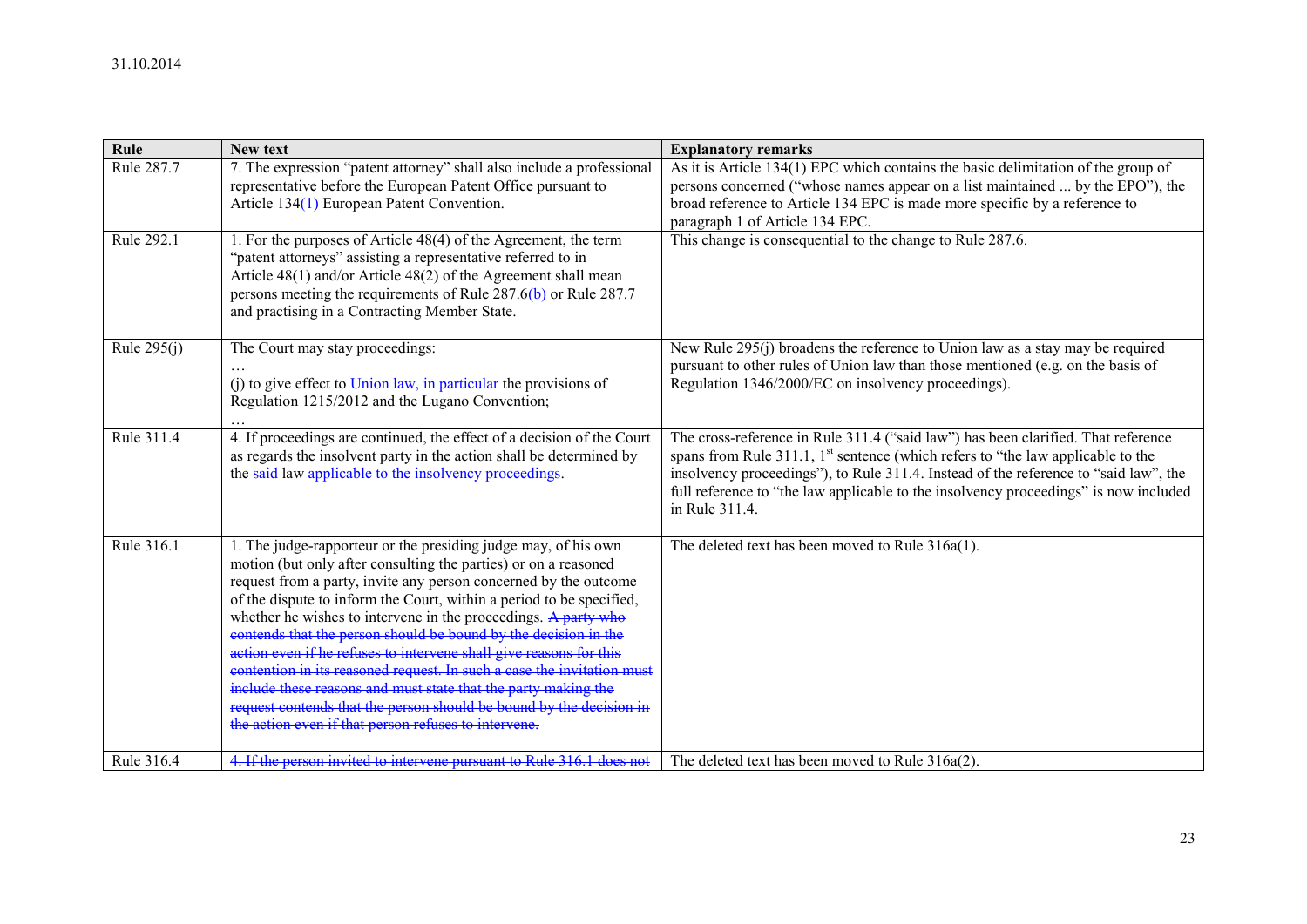| Rule      | New text                                                                                                                                                                                                                                                                                                                                                                                                                                                                                                                                                                                                                                                                                                                                                                                                                                                                                                                                                                                                                                                                                                                                                                                    | <b>Explanatory remarks</b>                                                                                                                                                                                                                                                                                                                                                                                                                                                                                                                                                                                                                                                                                                                                                                                                                                                                                                                                                                                                       |
|-----------|---------------------------------------------------------------------------------------------------------------------------------------------------------------------------------------------------------------------------------------------------------------------------------------------------------------------------------------------------------------------------------------------------------------------------------------------------------------------------------------------------------------------------------------------------------------------------------------------------------------------------------------------------------------------------------------------------------------------------------------------------------------------------------------------------------------------------------------------------------------------------------------------------------------------------------------------------------------------------------------------------------------------------------------------------------------------------------------------------------------------------------------------------------------------------------------------|----------------------------------------------------------------------------------------------------------------------------------------------------------------------------------------------------------------------------------------------------------------------------------------------------------------------------------------------------------------------------------------------------------------------------------------------------------------------------------------------------------------------------------------------------------------------------------------------------------------------------------------------------------------------------------------------------------------------------------------------------------------------------------------------------------------------------------------------------------------------------------------------------------------------------------------------------------------------------------------------------------------------------------|
|           | intervene but wishes to contend that he should not be bound by the<br>decision in the action, he shall lodge a statement to that effect<br>within the one month period referred to in Rule 316.2. If no such<br>statement is lodged within the time specified he shall be bound by<br>the decision in the action as between himself and any other party to<br>the action and shall not be entitled to argue that the decision in the<br>action was wrong or that the inviting party did not conduct the<br>proceedings leading to the decision in the action properly. If a<br>statement is lodged within the time specified then the Court shall<br>decide the application having heard the parties and the person<br>invited to intervene. If the Court rejects the application, the person<br>invited to intervene may present his Application to intervene within<br>one month of service of the Court's decision rejecting the<br>application. Rule 316.2 shall apply.                                                                                                                                                                                                                 |                                                                                                                                                                                                                                                                                                                                                                                                                                                                                                                                                                                                                                                                                                                                                                                                                                                                                                                                                                                                                                  |
| Rule 316a | <b>Forced intervention</b><br>1. A party who contends that the person should be bound by the<br>decision in the action even if he refuses to intervene shall give<br>reasons for this contention in its reasoned request. In such a case<br>the invitation must include these reasons and must state that the<br>party making the request contends that the person should be bound<br>by the decision in the action even if that person refuses to intervene.<br>2. If the person invited to intervene pursuant to Rule 316.1 does not<br>intervene but wishes to contend that he should not be bound by the<br>decision in the action, he shall lodge a statement to that effect<br>within the one month period referred to in Rule 316.2. If no such<br>statement is lodged within the time specified he shall be bound by<br>the decision in the action as between himself and any other party to<br>the action and shall not be entitled to argue that the decision in the<br>action was wrong or that the inviting party did not conduct the<br>proceedings leading to the decision in the action properly. If a<br>statement is lodged within the time specified then the Court shall | New Rule 316a takes up the wording of Rule 316.1, $2nd$ sentence, and .4 which<br>relate to cases where a party is contending that a person (who is not party to the<br>proceedings) should be bound by the decision of the Court even if that person<br>refuses to intervene ("forced intervention").<br>In Rule 316a.2, $3^{rd}$ sentence, it is clarified that the Court shall decide whether the<br>person invited to intervene (but not wishing to intervene and having lodged a<br>statement to that effect) shall be bound by the decision.<br>Similarly, it is clarified in Rule $316a.2$ , $4th$ sentence that in this sentence the Court is<br>not deciding on an "application" to intervene. Where the Court orders the forced<br>intervention the person concerned may still lodge an Application to intervene.<br>Finally, Rule 316a, $6th$ sentence, provides that a person who has been invited to<br>intervene fails to present an Application to intervene, he shall be bound by the<br>decision in the action. |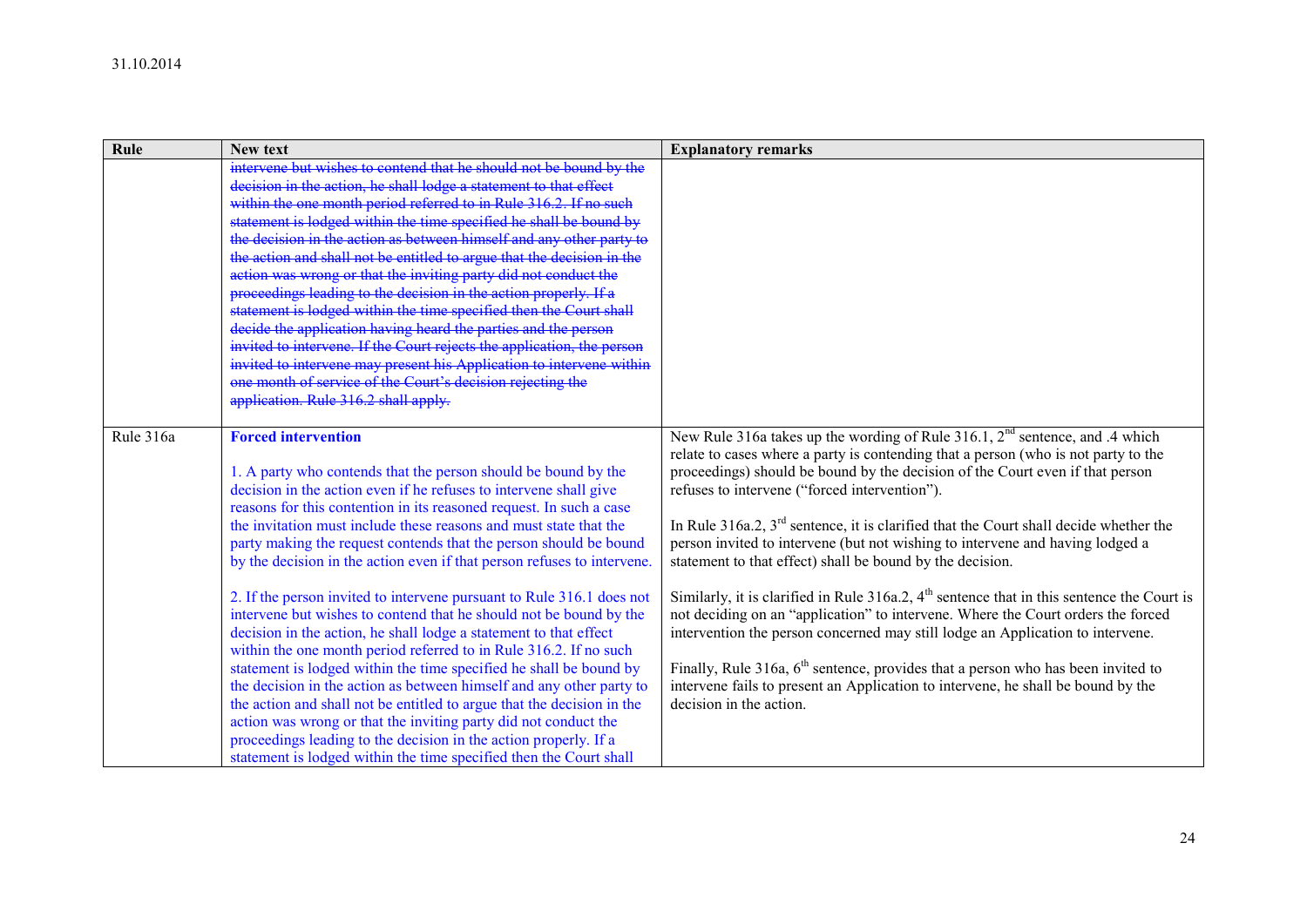| Rule       | New text                                                                                                                                                                                                                                                                                                                                                                                                                                                                                                                                                                                      | <b>Explanatory remarks</b>                                                                                                                                                                                                                                                                                                                                                               |
|------------|-----------------------------------------------------------------------------------------------------------------------------------------------------------------------------------------------------------------------------------------------------------------------------------------------------------------------------------------------------------------------------------------------------------------------------------------------------------------------------------------------------------------------------------------------------------------------------------------------|------------------------------------------------------------------------------------------------------------------------------------------------------------------------------------------------------------------------------------------------------------------------------------------------------------------------------------------------------------------------------------------|
|            | decide whether the person invited to intervene shall be bound<br>having heard the parties and the person invited to intervene. If the<br>Court so decides, the person invited to intervene may present an<br>Application to intervene within one month of service of the Court's<br>decision. Rule 316.2 shall apply. If the person invited to intervene<br>fails to present such an application, he shall be bound by the<br>decision in the action.                                                                                                                                         |                                                                                                                                                                                                                                                                                                                                                                                          |
| Rule 320.2 | 2. The *Application for Re-establishment of rights shall be lodged<br>with the Registryar for the relevant panel within one month of the<br>removal of the cause for non-observance of the time-limit but in<br>any event within three six months of the non-observed time-limit.<br>Within that time-limit a fee for a Request for Re-establishment of<br>rights fixed under Rule 370 shall be paid.                                                                                                                                                                                         | The first change clarifies that the Application for re-establishment of rights shall be<br>lodged at the Registry (see Rule 4.1). In addition, as the absolute time limit of 3<br>months for lodging the Application irrespective of any knowledge of the person<br>concerned seems very short, it is more equitable to provide for a 6 month time<br>period in these exceptional cases. |
| Rule 340.1 | 1. In the interests of the proper administration of justice and of<br>avoiding inconsistent decisions, where more than one action<br>concerning the same patent (whether or not between the same<br>parties) is pending before:<br>(a) different panels (whether in the same or different divisions); or<br>(b) different panels of the Court of Appeal,<br>the panels may by agreement, at any time, after hearing the parties,<br>order that two or more actions shall, on account of the connection<br>between them, be heard together. Article 33 of the Agreement shall<br>be respected. | The change to Rule 340.1 clarifies that Article 33 UPCA (which lays down the rules<br>on the competence of the divisions of the Court of First Instance) must be complied<br>with also in cases where panels of different divisions are considering to join two or<br>more pending actions relating to the same patent.                                                                  |
| Rule 341.4 | 4. The Presidium may determine the presiding judge of a panel. In<br>the absence of such a determination by the Presidium and unless<br>otherwise agreed by the panel the most senior judge shall be the<br>presiding judge.                                                                                                                                                                                                                                                                                                                                                                  | Since the task of determining the presiding judges of the panels concerns the self-<br>administration of the Court, it is appropriate to entrust this task to the Presidium;<br>focus should be in particular on the experience of the presiding judges, not<br>necessarily on a judge's seniority.                                                                                      |
| Rule 342.1 | 1. The duration of judicial vacations shall be fixed by the President<br>of the Court of Appeal, on a proposal from the Presidium. The<br>dates and times of the sittings of the Court shall be decided by the<br>presiding judge of the panel of the local or regional division in                                                                                                                                                                                                                                                                                                           | This change to Rule $342.1$ , $2nd$ sentence, clarifies that the panel (and not the<br>division) should decide on the dates and times of its sittings.                                                                                                                                                                                                                                   |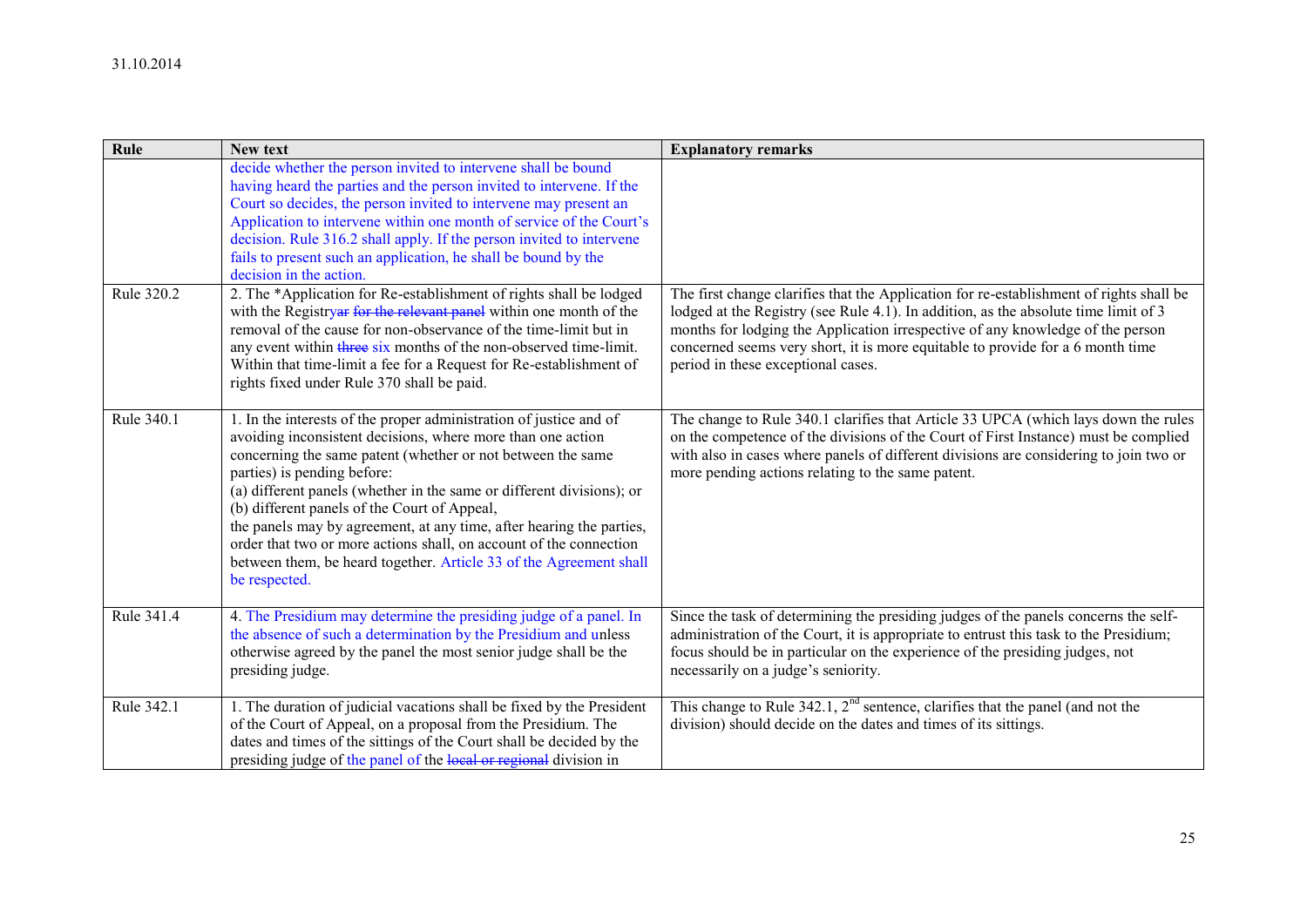| Rule                     | New text                                                                                                                                                                                                                                                                                                                                                                                                                                                                                                                                                                                                                                                                                                                                                                  | <b>Explanatory remarks</b>                                                                                                                                                                                                                                                                                                                                                                                                                                                                   |
|--------------------------|---------------------------------------------------------------------------------------------------------------------------------------------------------------------------------------------------------------------------------------------------------------------------------------------------------------------------------------------------------------------------------------------------------------------------------------------------------------------------------------------------------------------------------------------------------------------------------------------------------------------------------------------------------------------------------------------------------------------------------------------------------------------------|----------------------------------------------------------------------------------------------------------------------------------------------------------------------------------------------------------------------------------------------------------------------------------------------------------------------------------------------------------------------------------------------------------------------------------------------------------------------------------------------|
|                          | question.                                                                                                                                                                                                                                                                                                                                                                                                                                                                                                                                                                                                                                                                                                                                                                 |                                                                                                                                                                                                                                                                                                                                                                                                                                                                                              |
| Rule 343.2               | 2. The presiding judge of a panel local or regional division for an<br>action before it, the Presidentpresiding judge of the Courtsection of<br>First Instancethe central division for an action pending before it or<br>the President of the Court of Appeal for an action pending before<br>the Court of Appeal may of its own motion or on application by a<br>$party$ , after hearing the parties [Rule 264]:<br>(a) direct that a particular action be given priority and that time<br>limits provided for in these Rules be shortened;<br>(b) defer an action to be dealt with later, in particular with a view to<br>facilitating an amicable settlement of the dispute.                                                                                           | This change clarifies that it is the presiding judge of a panel who shall decide on the<br>order in which the actions assigned to his panel are to be dealt with; directions from<br>the presiding judge of the division would interfere with the independence of the<br>judges of the panel to which a case is assigned.                                                                                                                                                                    |
| Rule 345.1               | 1. The presiding judge of each local or regional division or section<br>of the central division (being the judge in the division or section<br>appointed by the Presidium as the presiding judge of the division or<br>section) shall, after consultation, allocate the legally qualified<br>judges assigned to his division or section to its panels.                                                                                                                                                                                                                                                                                                                                                                                                                    | This change clarifies that the presiding judge of a division shall consult the judges<br>of the division concerning the allocation of legally qualified judges to the panels.                                                                                                                                                                                                                                                                                                                |
| Rule 346.1, .2<br>and .3 | 1. If a judge of the Court of First Instance, during his term of office,<br>does not respect the obligations arising from his office, pursuant to<br>Article 7(1) and (2) of the Statute, the President of the Court of<br>the First Instance, after hearing the judge, may formally in writing<br>put the judge on notice of such failure. If the judge continues not to<br>fully respect the obligations of his office, the President of the Court<br>of First Instance shall ask the Presidium to decide on the<br>consequences of such failure.<br>2. Paragraph 1 shall apply to a judge of the Court of Appeal. The<br>President of the Court of Appeal shall perform the functions<br>attributed in paragraph 1 to the President of the Court of First<br>Instance. | Paragraphs 1, 2 and 3 of Rule 346 which relate to the exceptional instance of<br>misconduct of a judge and disciplinary liability have been deleted. Such provisions<br>should not be included in the Rules of Procedure dealing with the procedure for the<br>litigation of patents. Instead, an examination to include similar provisions in<br>regulations relating to judges' service has been proposed to the Preparatory<br>Committee's Working Group on Human resources and Training. |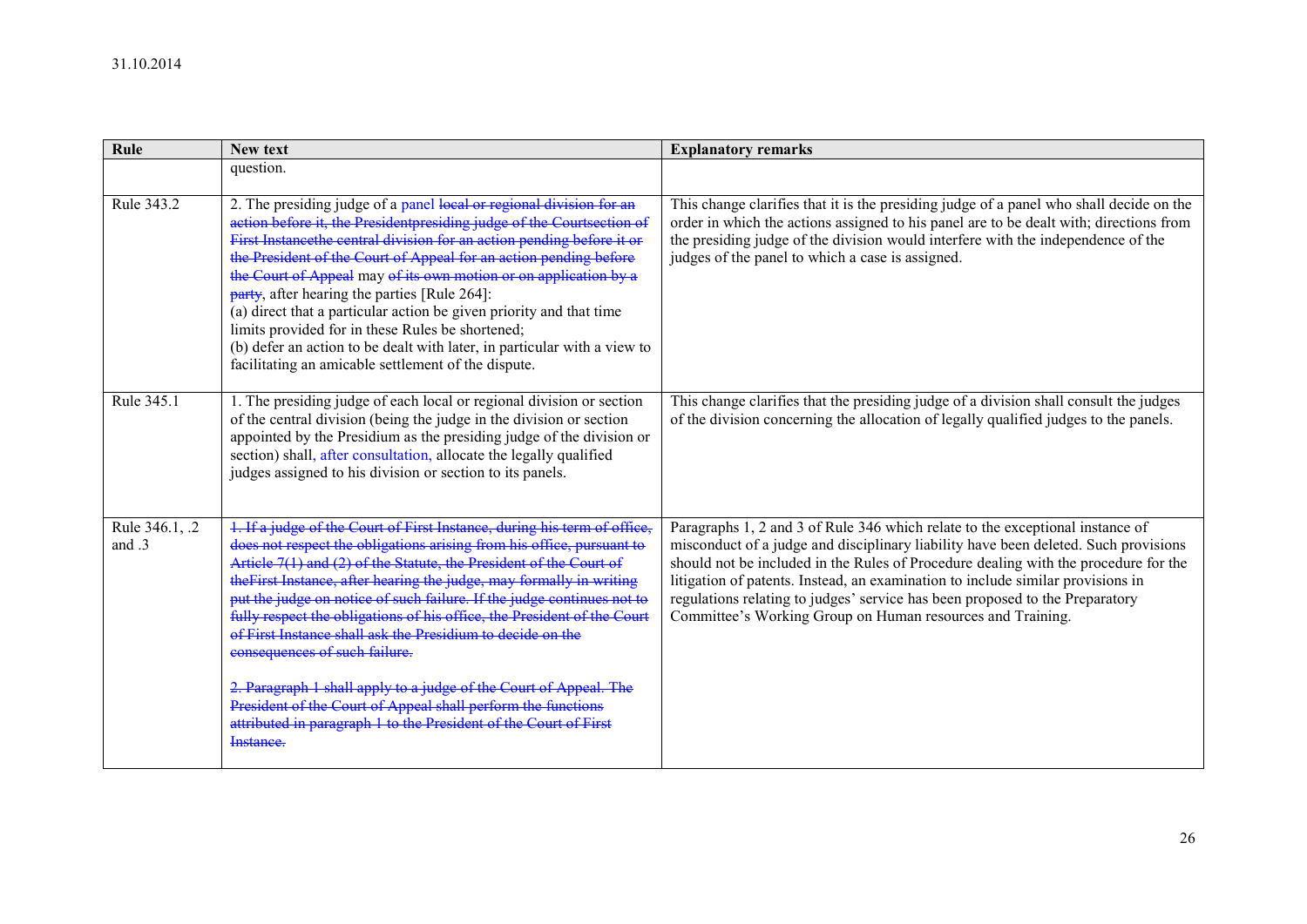| Rule                 | New text                                                                                                                                                                                                                                                                                                                                                                                                                                                                                                                                                                                                                                                                                                          | <b>Explanatory remarks</b>                                                                                                                                                                                                                                                          |
|----------------------|-------------------------------------------------------------------------------------------------------------------------------------------------------------------------------------------------------------------------------------------------------------------------------------------------------------------------------------------------------------------------------------------------------------------------------------------------------------------------------------------------------------------------------------------------------------------------------------------------------------------------------------------------------------------------------------------------------------------|-------------------------------------------------------------------------------------------------------------------------------------------------------------------------------------------------------------------------------------------------------------------------------------|
|                      | 3. If a judge of the Court, after having ceased to hold office, does<br>not behave with integrity and discretion as regards the acceptance<br>of appointments or benefits, the President of the Court of First<br>Instance or the President of the Court of Appeal may ask the<br>Presidium to decide on the consequences of such behaviour.                                                                                                                                                                                                                                                                                                                                                                      |                                                                                                                                                                                                                                                                                     |
| Rule 354.1           | 1. Subject to Rule 118.9 and Rule 352 decisions and orders of the<br>Court shall be directly enforceable from their date of delivery<br>service in each Contracting Member State. Enforcement shall take<br>place in accordance with the enforcement procedures and<br>conditions governed by the law of the particular Contracting<br>Member State where enforcement takes place.                                                                                                                                                                                                                                                                                                                                | This change clarifies that a decision is enforceable from the date of its service and<br>not from the date of delivery. The second sentence of Rule 354.1 now clarifies that<br>enforcement procedures and conditions are governed by national law (see Article 82)<br>$(3)$ UPCA). |
| Rule 354.2 and<br>.3 | orders of the Court shall be enforced in those non<br>Contracting Member States which are Member States of Regulation<br>(EU) No. 1215/2012 or the Lugano Convention in accordance with<br>the provisions of the said Regulation or Convention as the case may<br><del>be.</del><br>3. Decisions and orders of the Court shall be enforced in States<br>which are not Contracting Member States or member states of the<br>Regulation or Convention referred to in paragraph 2 in accordance<br>with the law of that state                                                                                                                                                                                        | There is no room for these provisions in the UPC's Rules of Procedure which do not<br>govern the enforcement of decisions in States which are not Contracting Member<br>States.                                                                                                     |
| Rule 354.4           | 4. Where during an action an enforceable decision or order of the<br>Court is subsequently varied or revoked, the Court may order the<br>party which has enforced such decision or order, upon the request<br>of the party against whom the decision or order has been enforced,<br>to provide appropriate compensation for any injury caused by the<br>enforcement. Rule 125 shall apply <i>mutatis mutandis</i> . Where an<br>enforceable decision or order has been made pursuant to a finding<br>of infringement of a patent and, following the conclusion of the<br>action, the patent is amended or revoked, the Court may order, upon<br>the request of the party against whom the decision or order would | The last sentence of Rule 354.4 is deleted as it is already contained in Rule 354.4,<br>$2nd$ sentence.                                                                                                                                                                             |